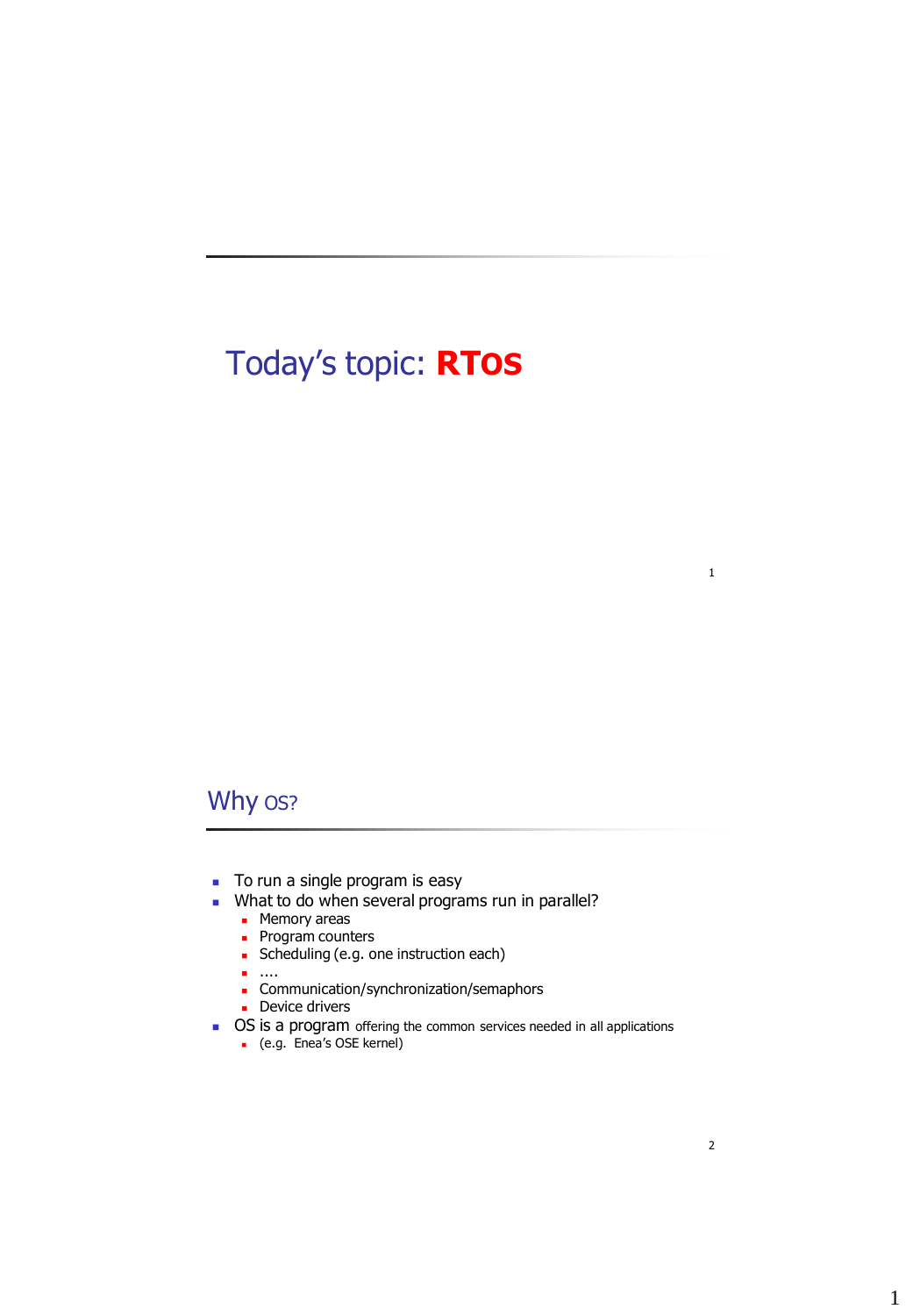# Operating System Provides

- **Environment for executing programs**
- **Support for multitasking/concurrency**
- Hardware abstraction layer (device drivers)
- **Mechanisms for Synchronization/Communication**
- Filesystems/Stable storage

# Overall Stucture of Computer Systems

| Application<br>Program           | Application<br>Program | Application<br>Program |  |
|----------------------------------|------------------------|------------------------|--|
| OS User Interface/Shell, Windows |                        |                        |  |
| Filesystem and Disk management   |                        |                        |  |
| <b>OS kernel</b>                 |                        |                        |  |
| <b>Hardware</b>                  |                        |                        |  |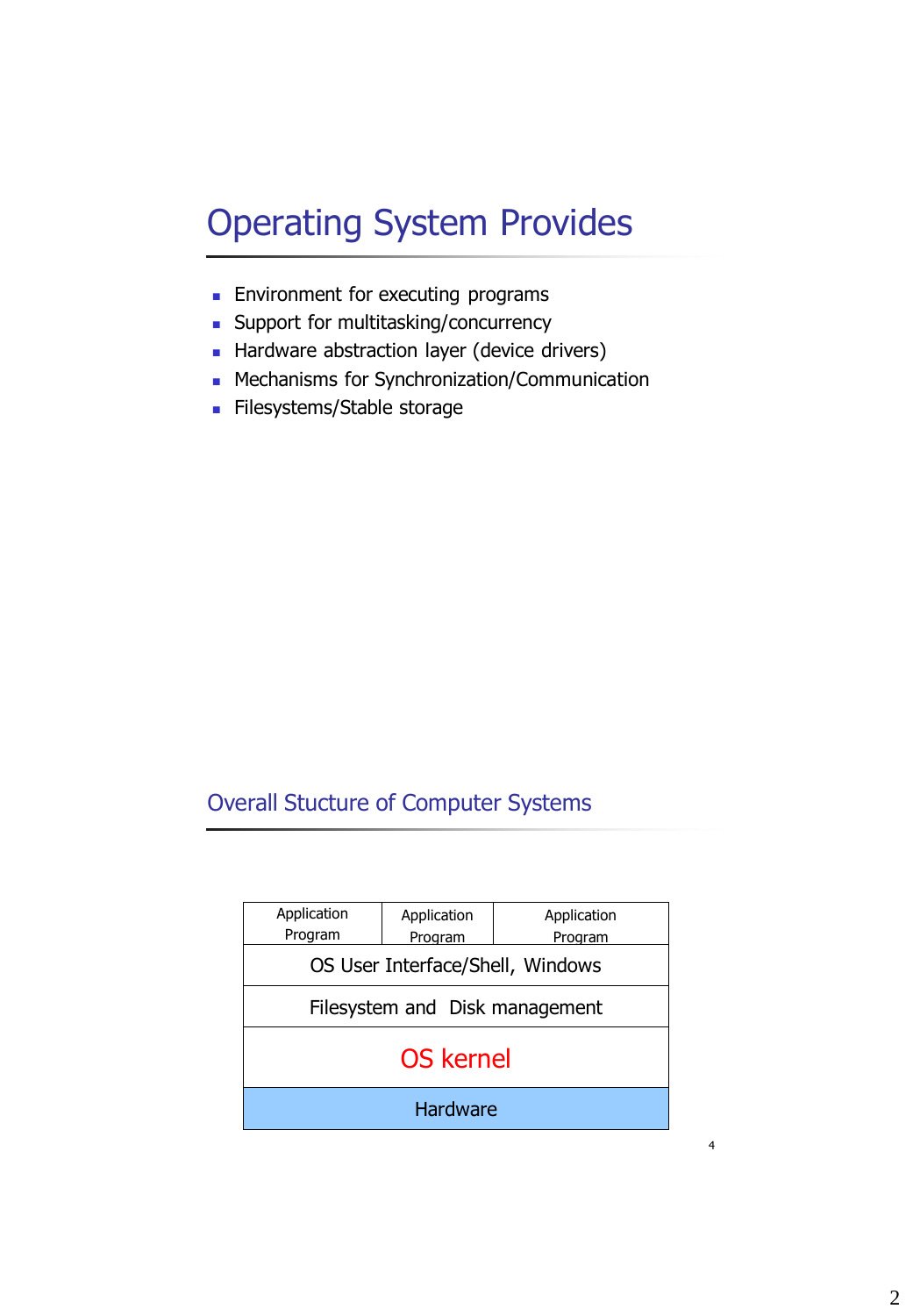# Do We Need OS for RTS?

- **Not always**
- Simplest approach: cyclic executive

loop do part of task 1 do part of task 2 do part of task 3 end loop

# Cyclic Executive

- **Advantages** 
	- **Simple implementation**
	- **Low overhead**
	- **Very predictable**
- **Disadvantages** 
	- Can't handle sporadic events (e.g. interrupt)
	- Code must be scheduled manually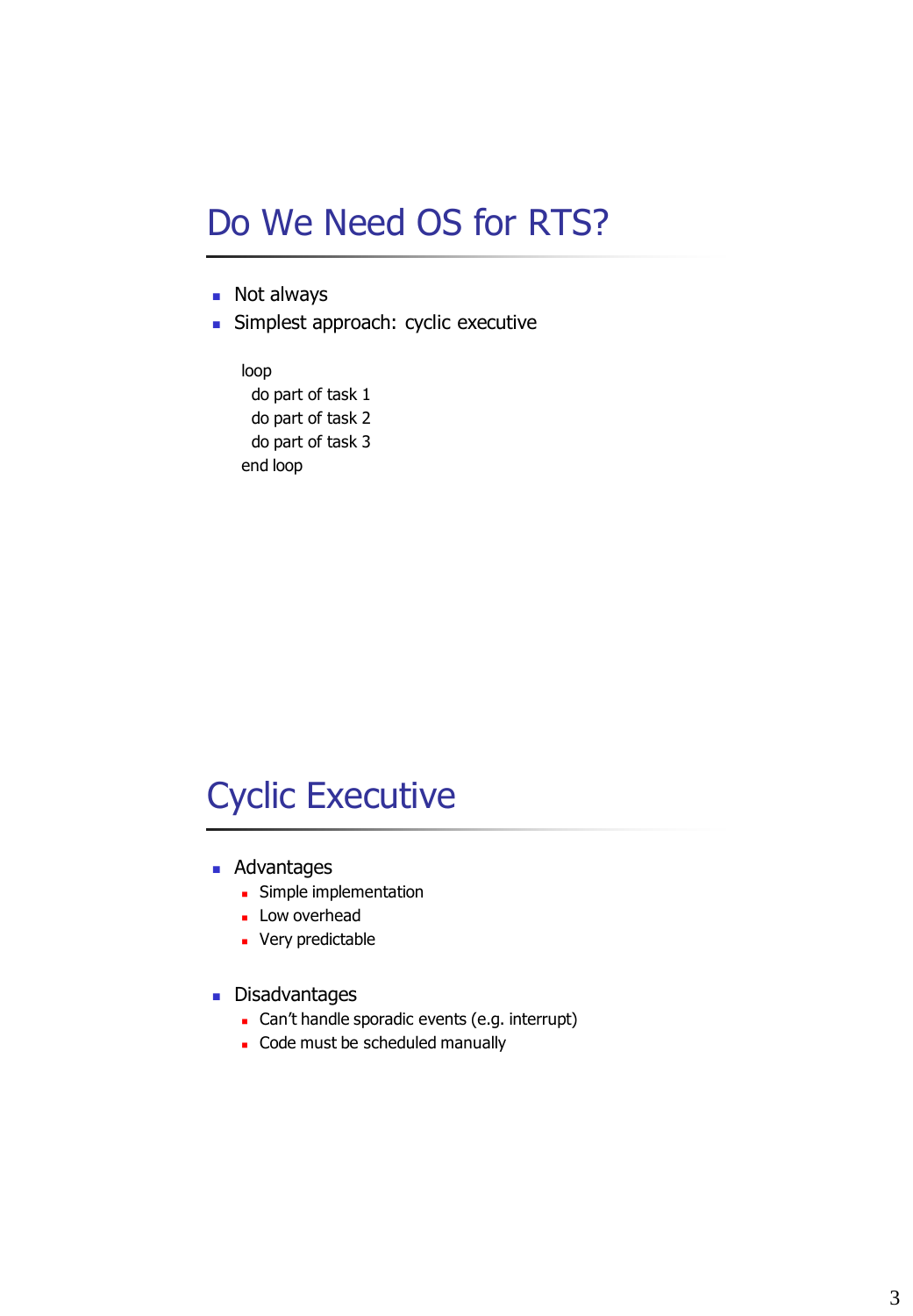# Real-Time Systems and OS

- We need an OS
	- **For convenience**
	- **Multitasking and threads**
	- Cheaper to develop large RT systems
- But don't want to loose ability to meet timing and resource constraints in general
- This is why RTOS comes into the picture

# Requirements on RTOS

- **Determinism** 
	- **Deterministic system calls**
- **Responsiveness (quoted by vendors)** 
	- **Fast process/thread switch**
	- **Fast interrupt response**
- **Support for concurrency and real-time** 
	- Multi-tasking
	- Real-time
	- synchronization
- **User control over OS policies** 
	- **Mainly scheduling, many priority levels**
	- **Memory support (especially embedded)** 
		- E.g. pages locked in main memory E.g. cache partitioning/coloring on multicore
- **Controlled code size** 
	- E.g. Micro kernel, Contiki, 1000 loc, OSE small kernel, 2k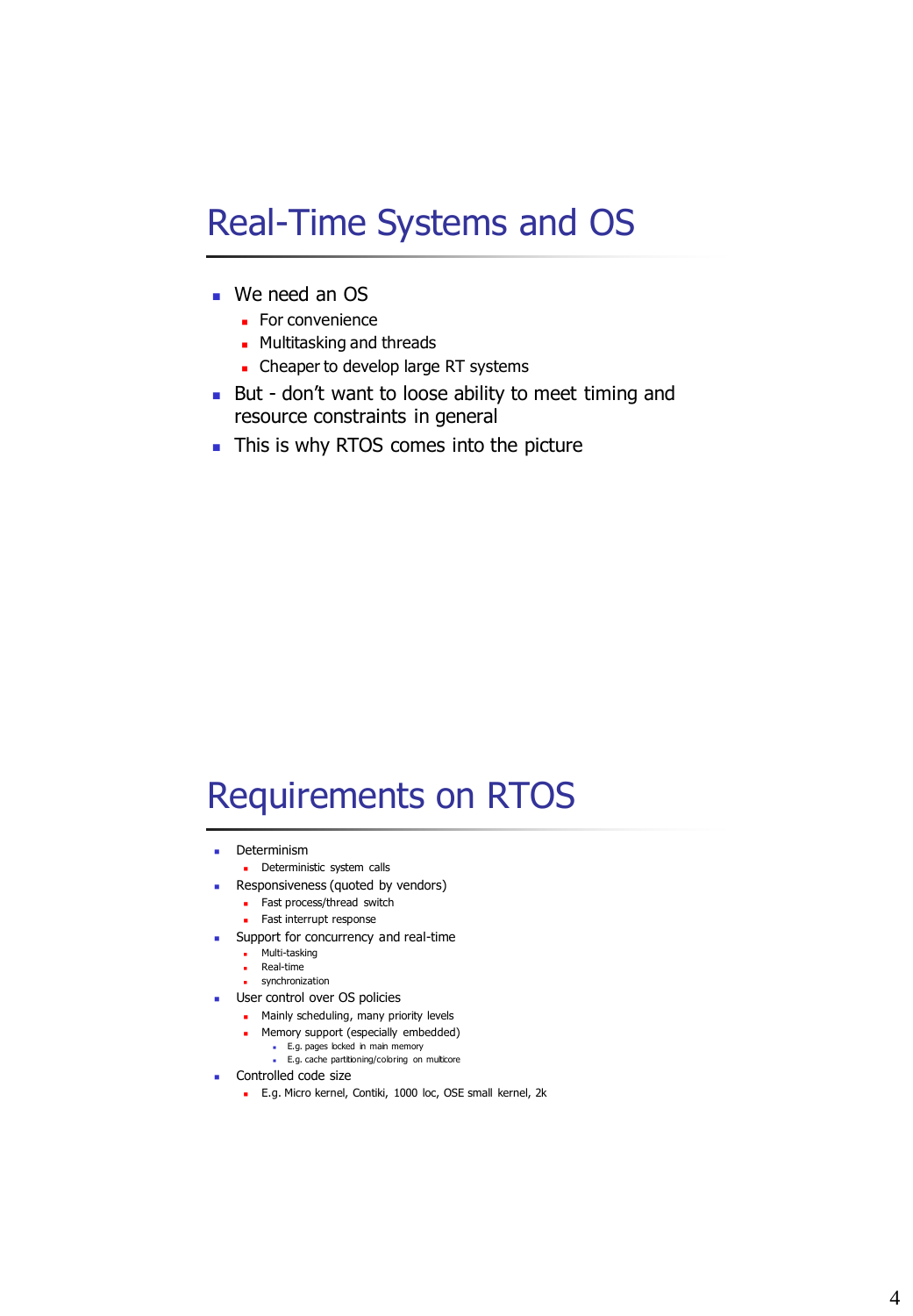### Basic functions of RTOS kernel

- **Time management**
- **Task mangement**
- **Interrupt handling**
- **Memory management** 
	- no virtual memory for hard RT tasks
- **Exception handling (important)**
- **Task synchronization** 
	- **Avoid priority inversion**
- **Task scheduling**

# Micro-kernel architecture

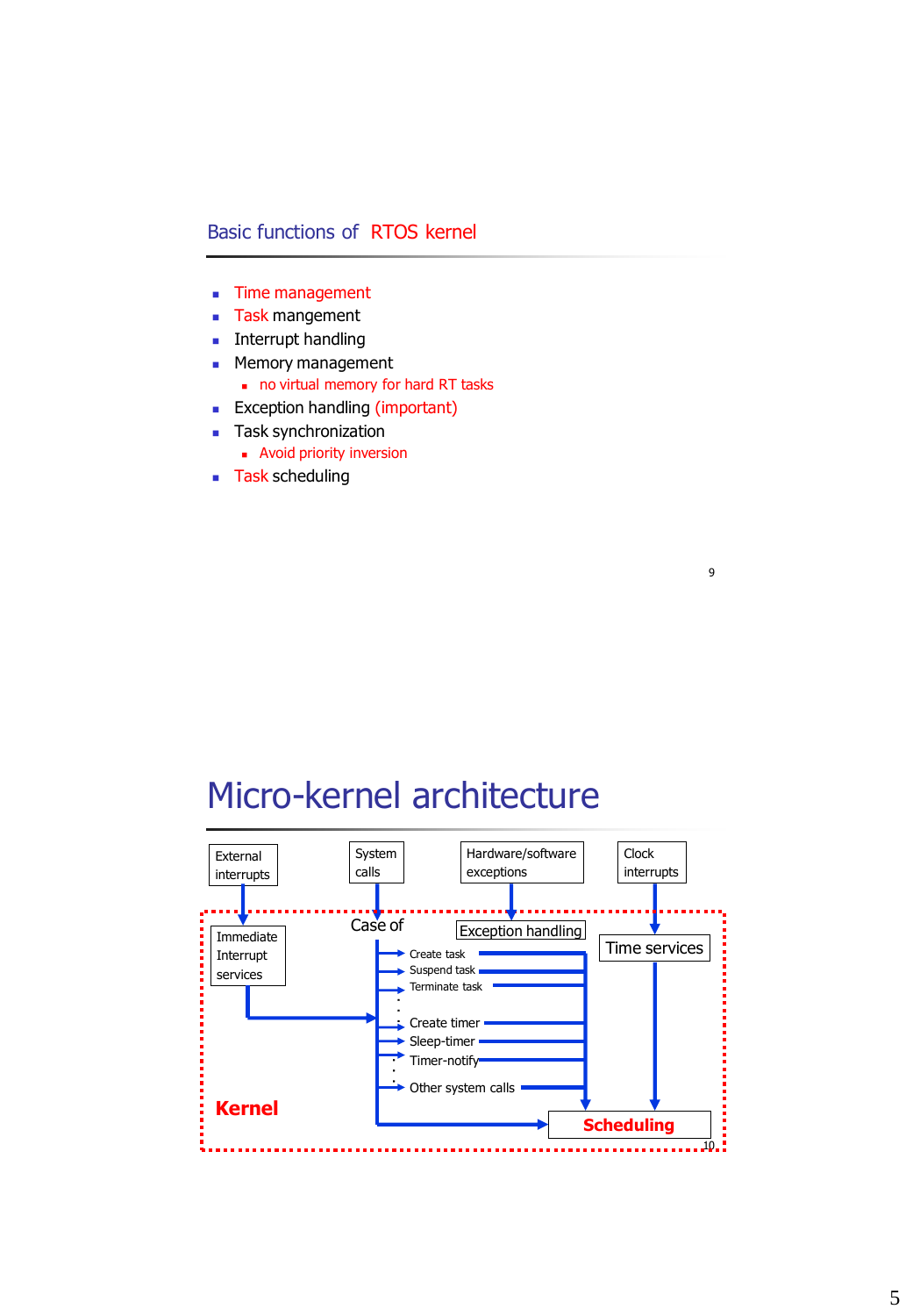## Basic functions of RT OS

## **Time management**

- **Task mangement**
- **Interrupt handling**
- **Memory management**
- **Exception handling**
- **Task synchronization**
- **Task scheduling**

11

### Time mangement

- A high resolution hardware timer is programmed to interrupt the processor at fixed rate  $-$  Time interrupt
- Each time interrupt is called a system tick (time resolution):
	- **Normally, the tick can vary in microseconds (depend on hardware)**
	- The tick may be selected by the user
	- All time parameters for tasks should be the multiple of the tick
	- **Note: the tick may be chosen according to the given task parameters**
	- System time  $=$  32 bits
		- One tick =  $1ms:$  your system can run 50 days
		- One tick = 20ms: your system can run  $1000$  days = 2.5 years
		- One tick = 50ms: your system can run 2500 days=  $7$  years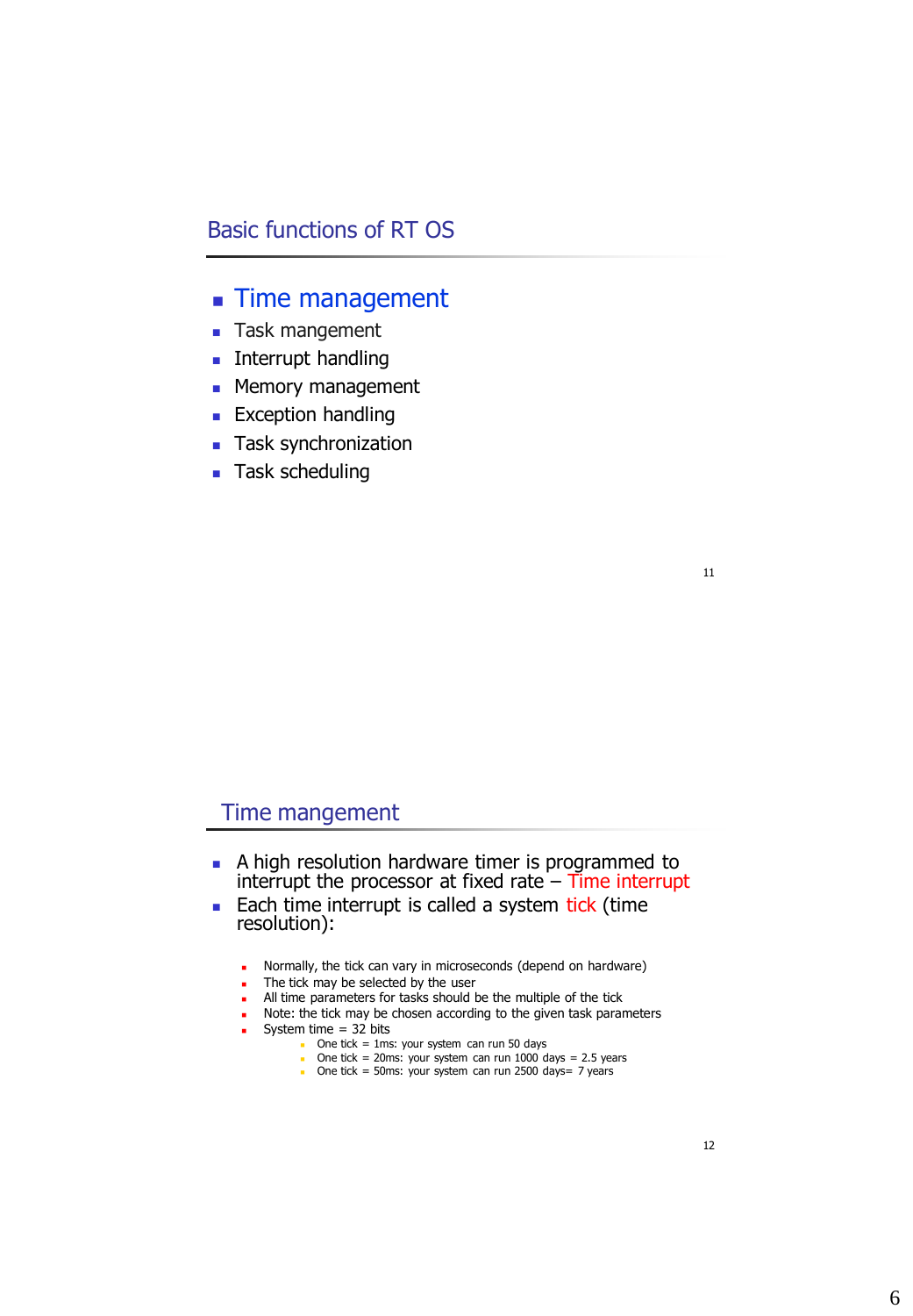## Time interrupt routine

- Save the context of the task in execution
	- Increment the system time by 1, if current time  $>$  system lifetime, generate a timing error
	- **Update timers (reduce each counter by 1)** ■ A queue of timers
	- **Activation of periodic tasks in idling state**
	- **Schedule again call the scheduler**
	- **Durier functions e.g.** 
		- (Remove all tasks terminated -- deallocate data structures e.g TCBs)
		- (Check if any deadline misses for hard tasks, monitoring)
- load context for the first task in ready queue

13

### Basic functions of RTOS kernel

- **Time management**
- **Task mangement**
- **Interrupt handling**
- **Memory management**
- **Exception handling**
- **Task synchronization**
- **Task scheduling**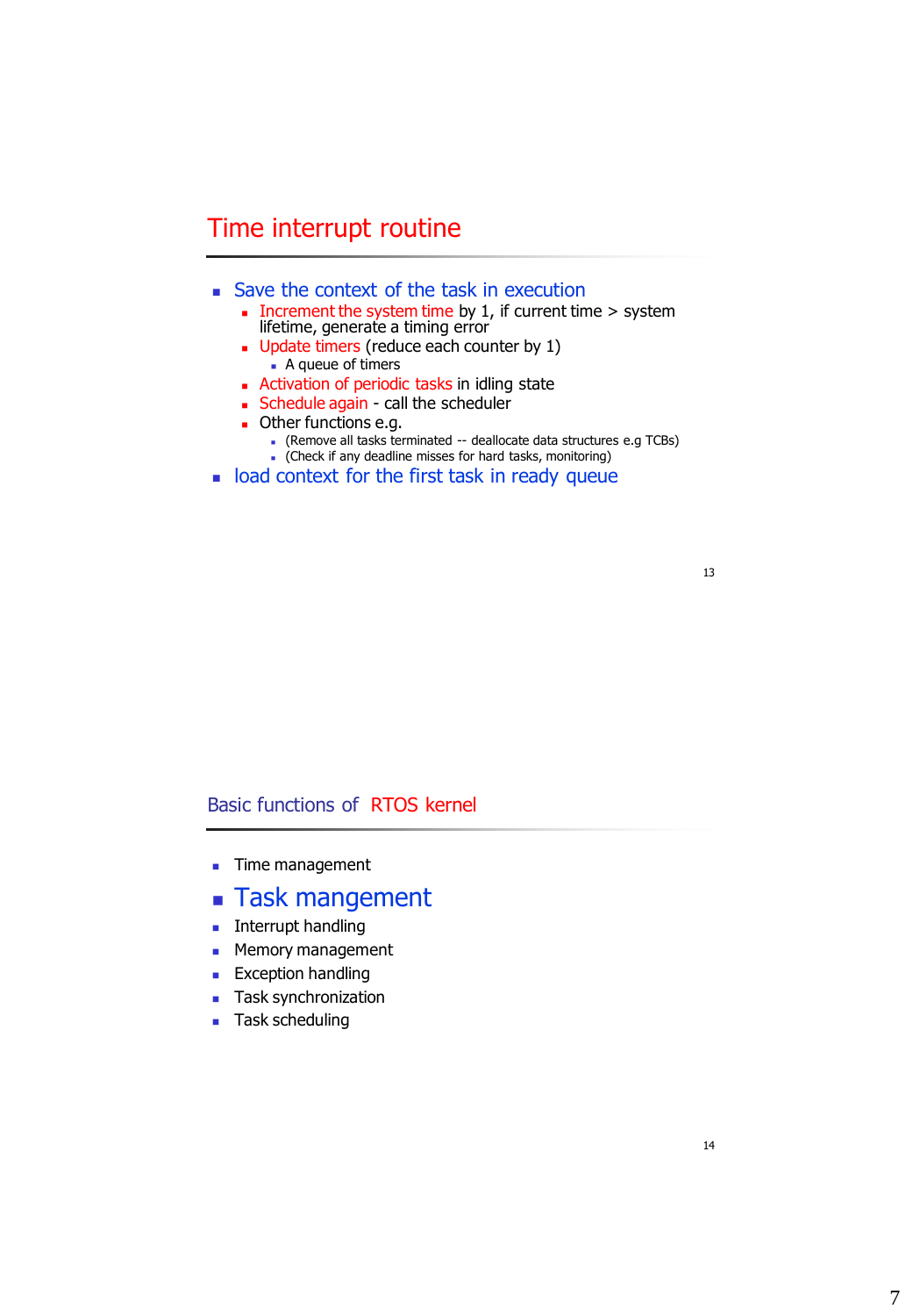# What is a "Task"?

#### 15

# **Process, Thread and Task**

- A process is a program in execution.
- A thread is a "*lightweight*" process, in the sense that different threads share the same address space, with all code, data, process status in the main memory, which gives *Shorter creation* and context switch times, and faster IPC
- Tasks are implemented as threads in RTOS.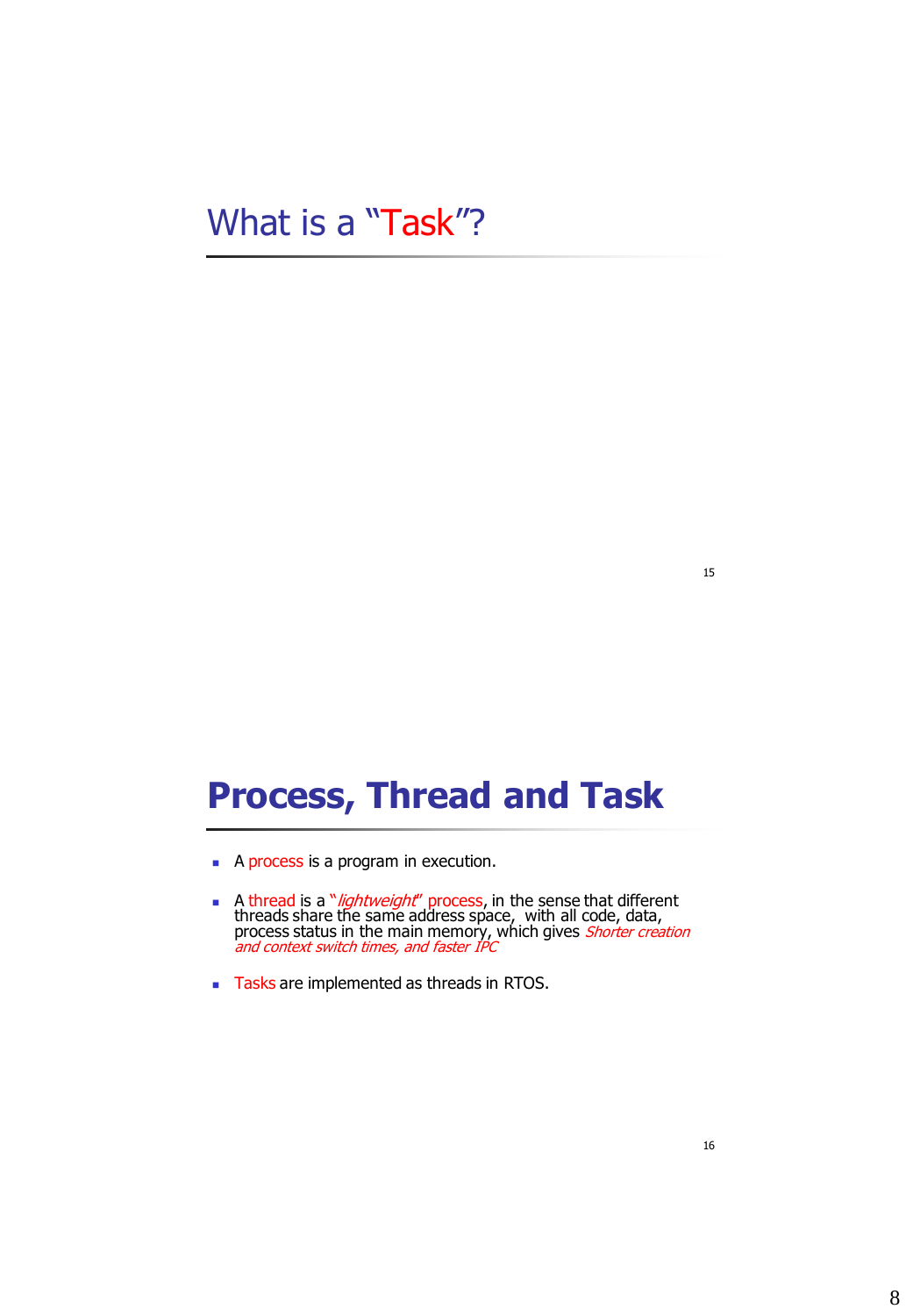# Task: basic notion in RTOS

- $\blacksquare$  Task = thread (lightweight process)
	- A sequential program in execution
	- It may communicate with other tasks
	- It may use system resources such as memory blocks
- We may have timing constraints for tasks

#### 17

## Typical RTOS Task Model

- **Each task a triple: (execution time, period, deadline)**
- $\blacksquare$  Usually, deadline = period
- **Can be initiated any time during the period**

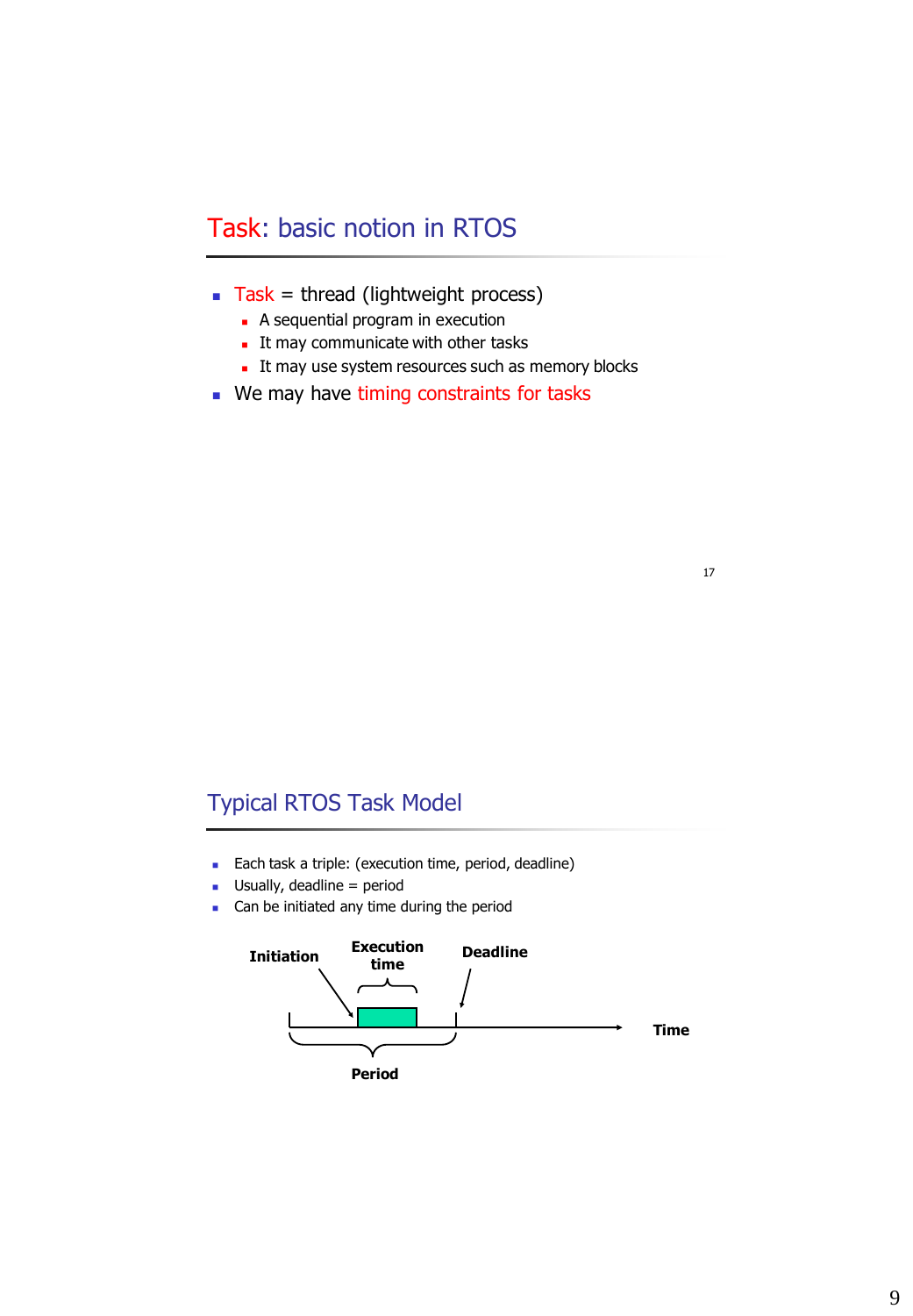Task Classification (1)

- Periodic tasks: arriving at fixed frequency, can be characterized by 3 parameters (C,D,T) where
	- $C =$  computing time
	- $D =$  deadline
	- $\blacksquare$  T = period (e.g. 20ms, or 50HZ) Often D=T, but it can be D<T or D>T

Also called Time-driven tasks, their activations are generated by timers

19

Task Classification (2)

- Non-Periodic or aperiodic tasks  $=$  all tasks that are not periodic, also known as Event-driven, their activations may be generated by external interrupts
- Sporadic tasks = aperiodic tasks with minimum interarrival time  $T_{min}$  (often with hard deadline)
	- **worst case = periodic tasks with period Tmin**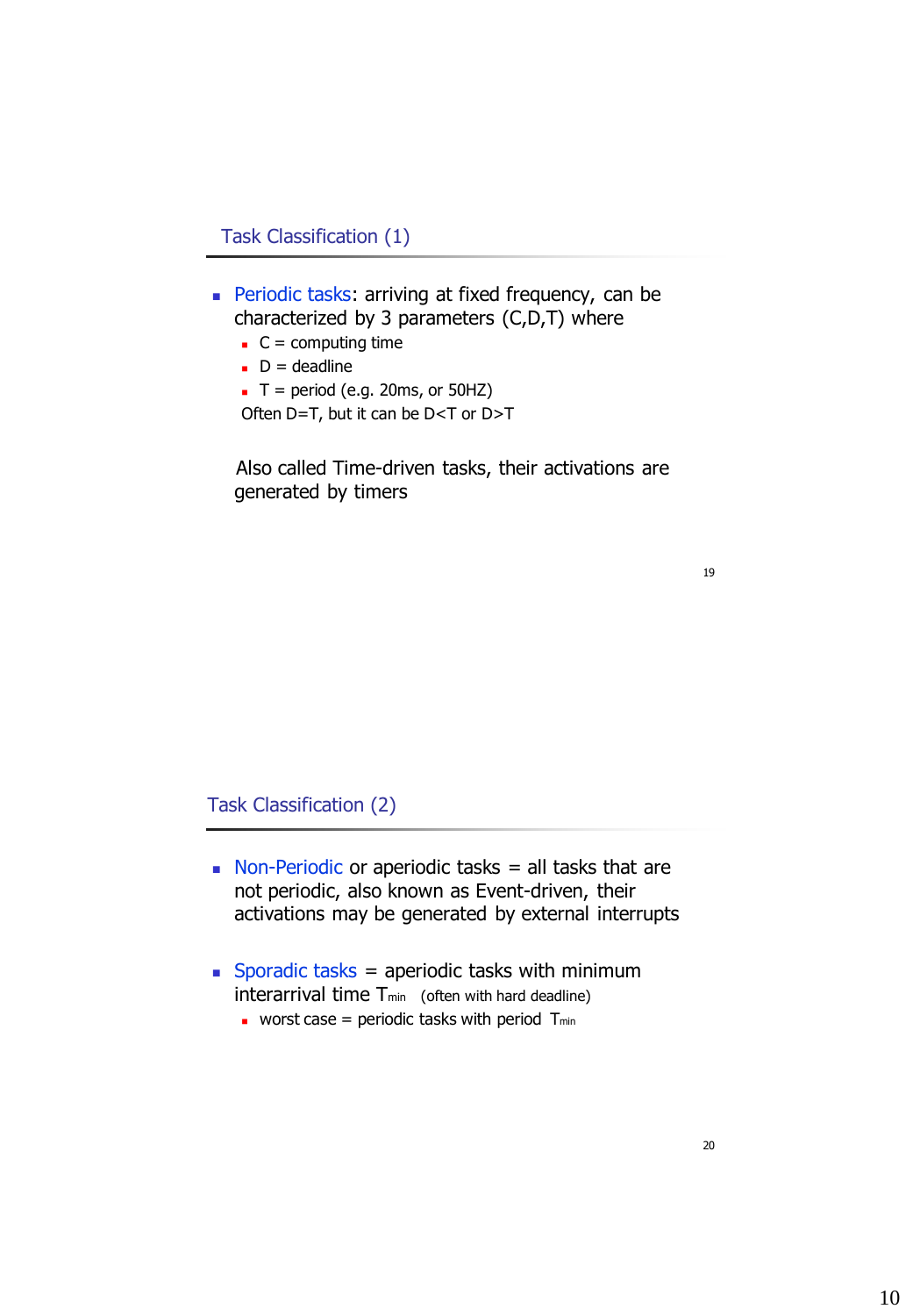## Task classification (3)

- $\blacksquare$  Hard real-time  $\smash{\rightarrow}$  systems where it is absolutely imperative that responses occur within the required deadline. E.g. Flight control systems, automotive systems, robotics etc.
- Soft real-time systems where deadlines are important but which will still function correctly if deadlines are occasionally missed. E.g. Banking system, multimedia etc.

**A single system may have both hard and soft real-time tasks. In reality many systems will have a cost function associated with missing each deadline.**

### Classification of RTS's



<sup>21</sup>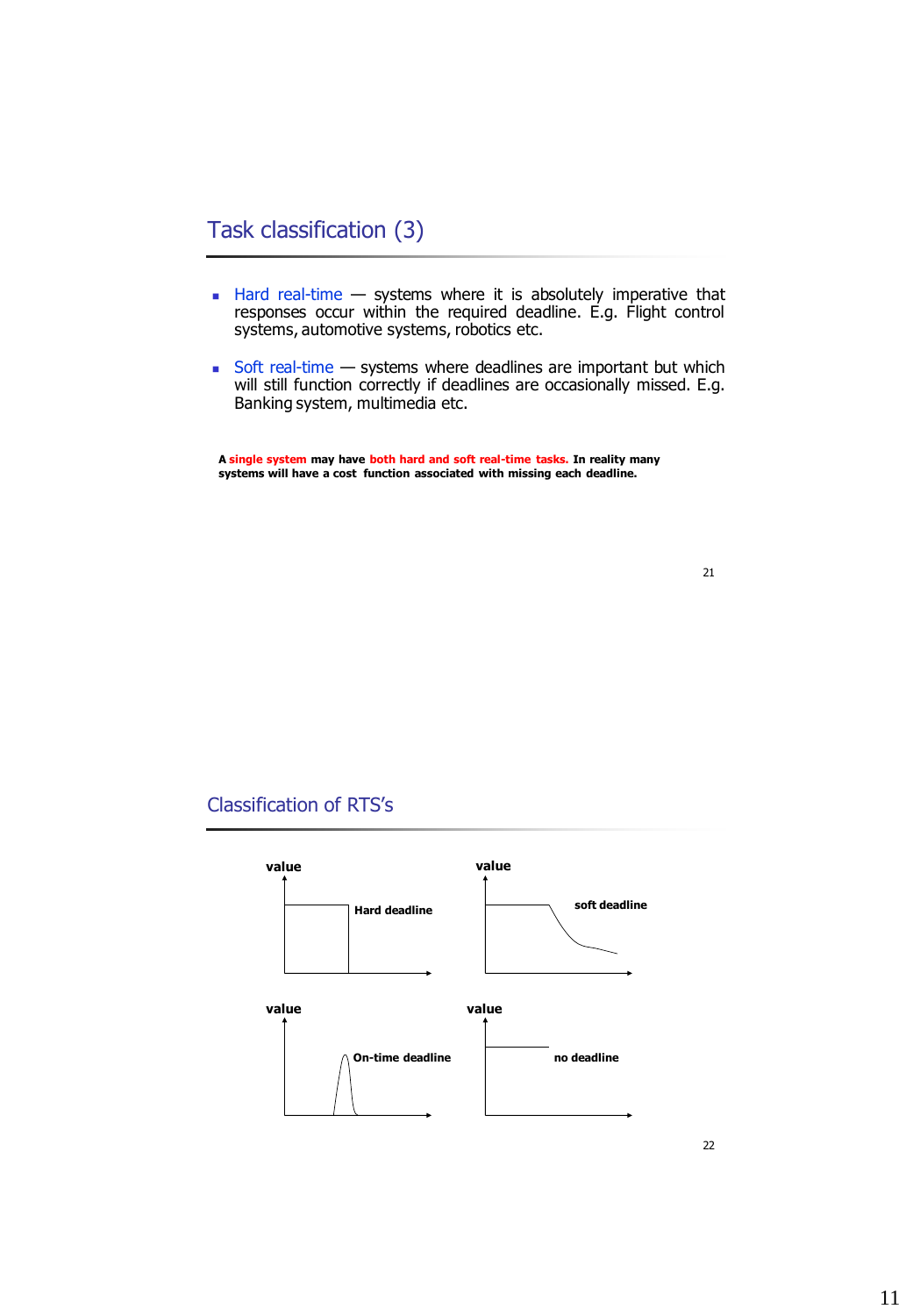## Task states (1)

- **Ready**
- **Running**
- Waiting/blocked/suspended ...
- Idling
- **Terminated**

23

Task states (2)

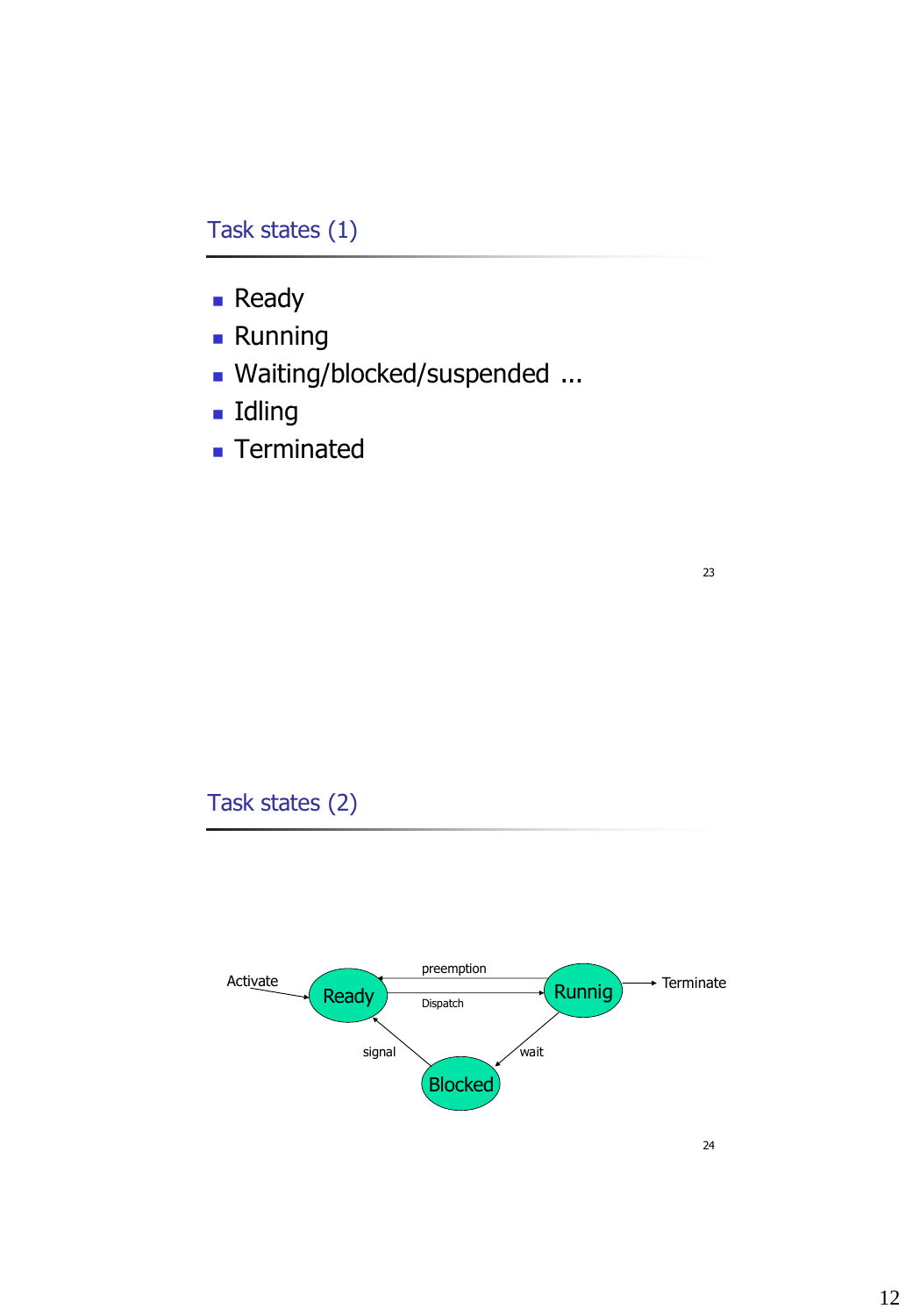# Task states (Ada, delay)



# Task states (Ada95)

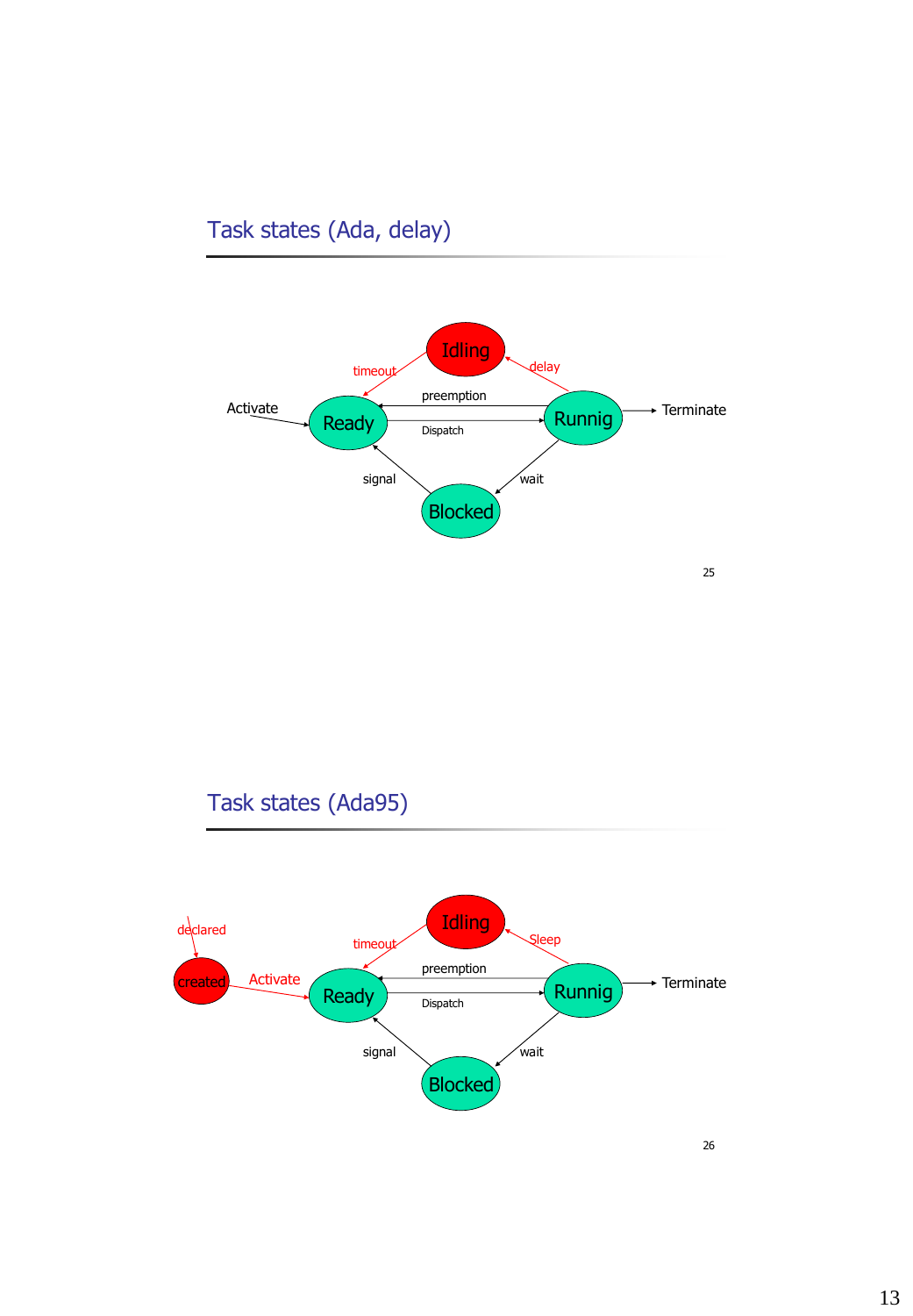#### TCB (Task Control Block)

- $I$
- Task state (e.g. Idling)
- Task type (hard, soft, background ...)
- **Priority**
- **C** Other Task parameters
	- **period**
	- **comuting time (if available)**
	- **Relative deadline**
	- **Absolute deadline**
- **Context pointer**
- **Pointer to program code, data area, stack**
- **Pointer to resources (semaphors etc)**
- Pointer to other TCBs (preceding, next, waiting queues etc)

27

### Basic functions of RT OS

- **Time management**
- **Task mangement**
- **Interrupt handling**
- **Memory management**
- **Exception handling**
- **Task synchronization**
- **Task scheduling**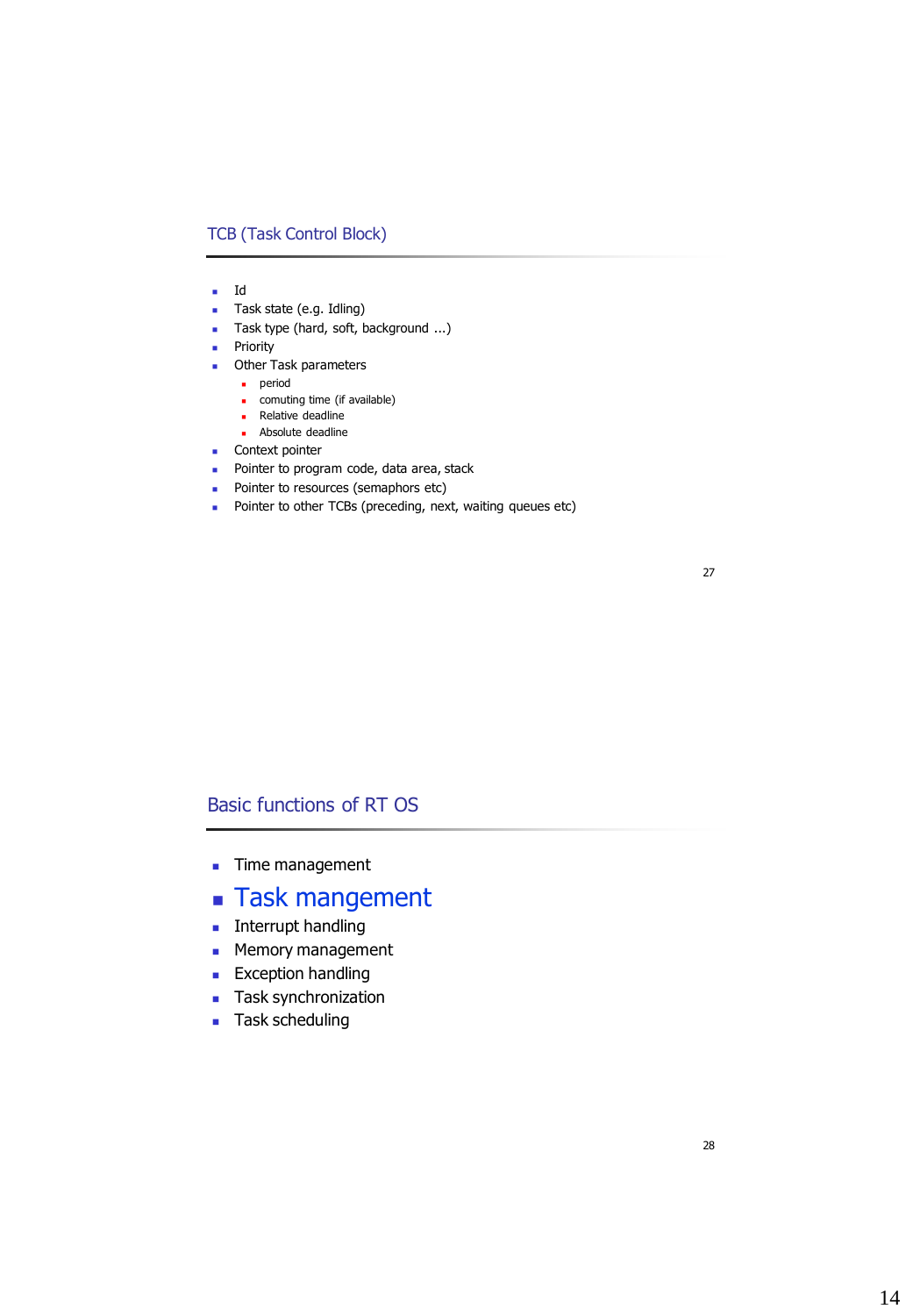## Task managment

- **Task creation: create a newTCB**
- Task termination: remove the TCB
- Change Priority: modify the TCB
- ...
- **State-inquiry: read the TCB**

29

## Challenges for RTOS

- **Creating an RT task, it has to get the memory without delay:** this is difficult because memory has to be allocated and a lot of data structures, code seqment must be copied/initialized
- Changing run-time priorities is dangerous: it may change the run-time behaviour and predictability of the whole system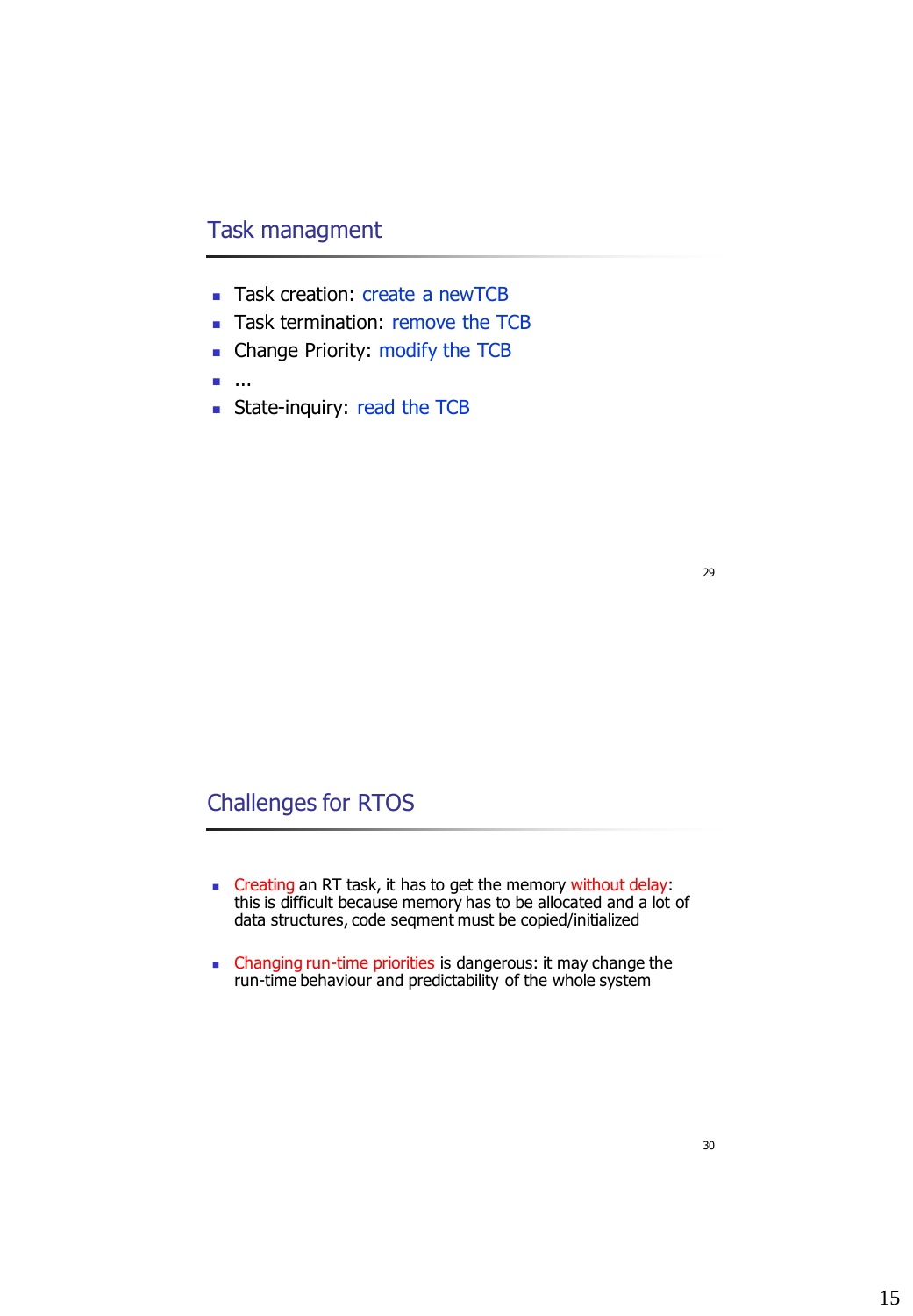### Basic functions of RT OS

- **Time management**
- **Task mangement**
- **Interrupt handling**
- **Memory management**
- **Exception handling**
- **Task synchronization**
- **Task scheduling**

# Handling an Interrupt

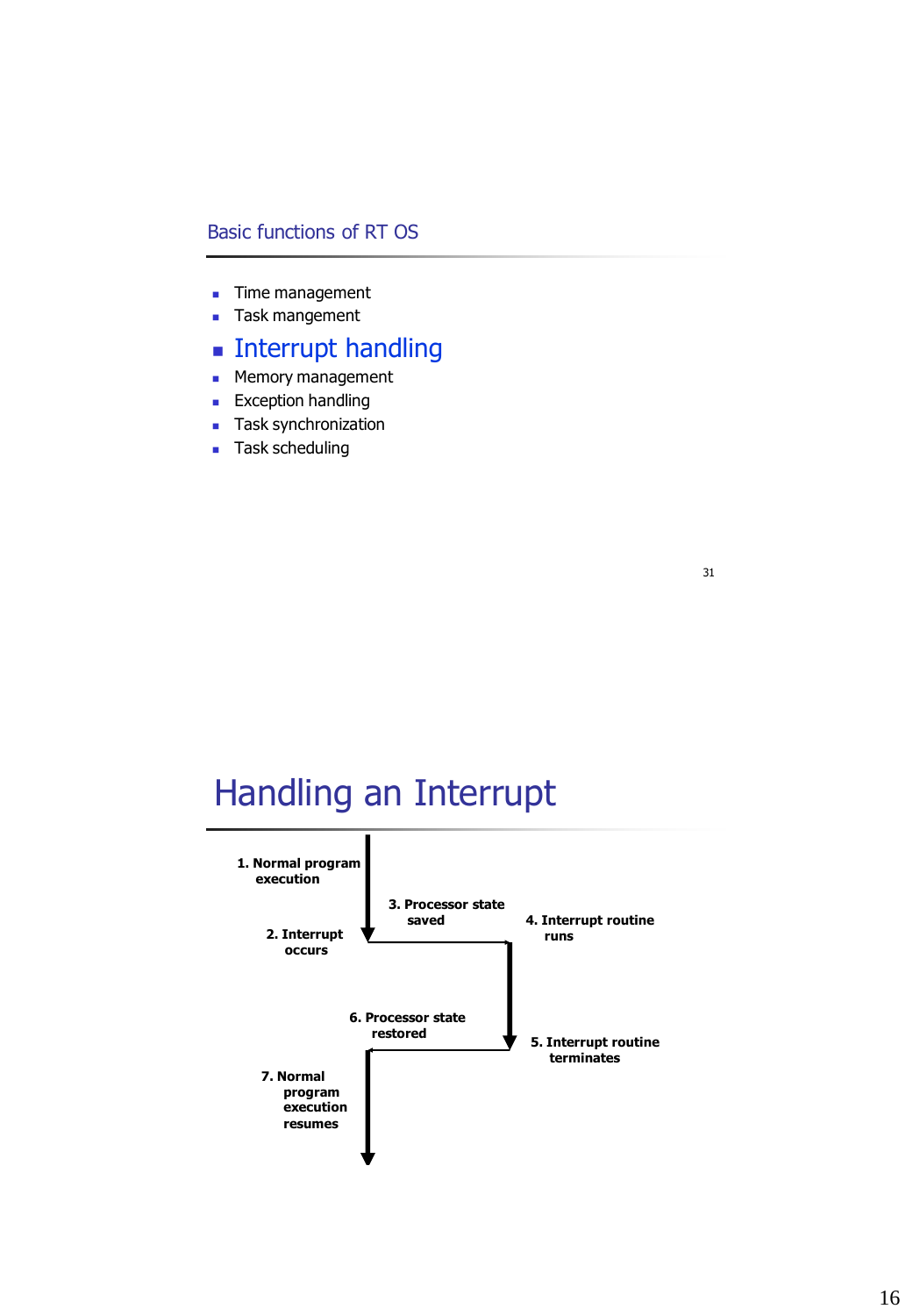# Interrupt Service Routines (ISR)

- **Most interrupt routines:** 
	- Copy peripheral data into a buffer
	- Indicate to other code that data has arrived
	- Acknowledge the interrupt (tell hardware)
- **Longer reaction to interrupt performed outside interrupt routine** 
	- **E.g., causes a process to start or resume running**

### Basic functions of RT OS

- **Task mangement**
- **Interrupt handling**
- **Memory management**
- **Exception handling**
- **Task synchronization**
- **Task scheduling**
- **Time management**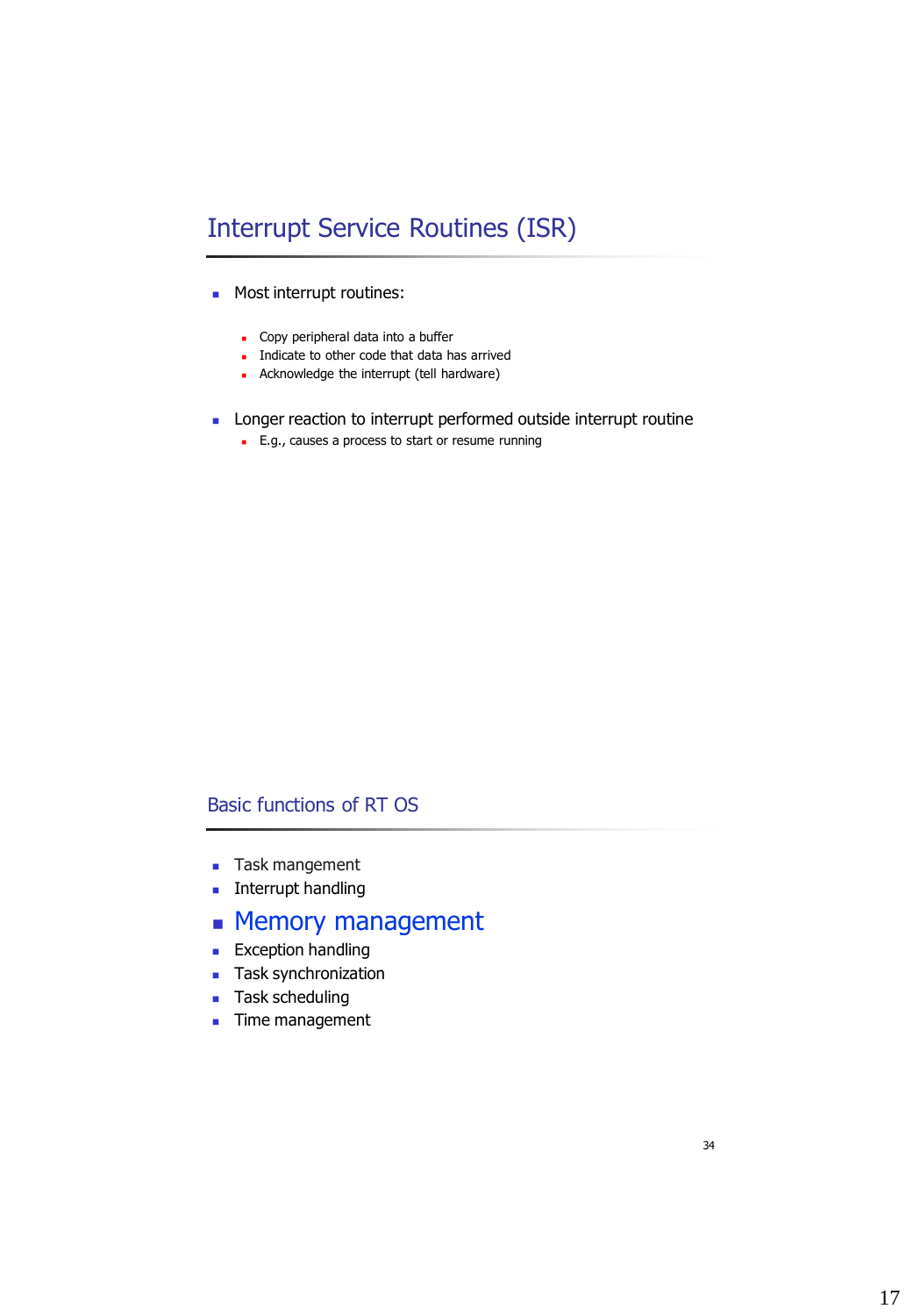## Memory Management/Protection

- **Standard methods** 
	- **Block-based, Paging, hardware mapping for protection**
- No virtual memory for hard RT tasks
	- **Lock all pages in main memory**
- $\blacksquare$  Many embedded RTS do not have memory protection  $-$  tasks may access any block – Hope that the whole design is proven correct and protection is unneccessary
	- to achive predictable timing
	- to avoid time overheads
- **Most commercial RTOS provide memory protection as an option** 
	- **Run into "fail-safe" mode if an illegal access trap occurs**
	- **Useful for complex reconfigurable systems**

35

### Basic functions of RT OS

- **Time management**
- **Task mangement**
- **Interrupt handling**
- **Memory management**
- **Exception handling**
- **Task synchronization**
- **Task scheduling**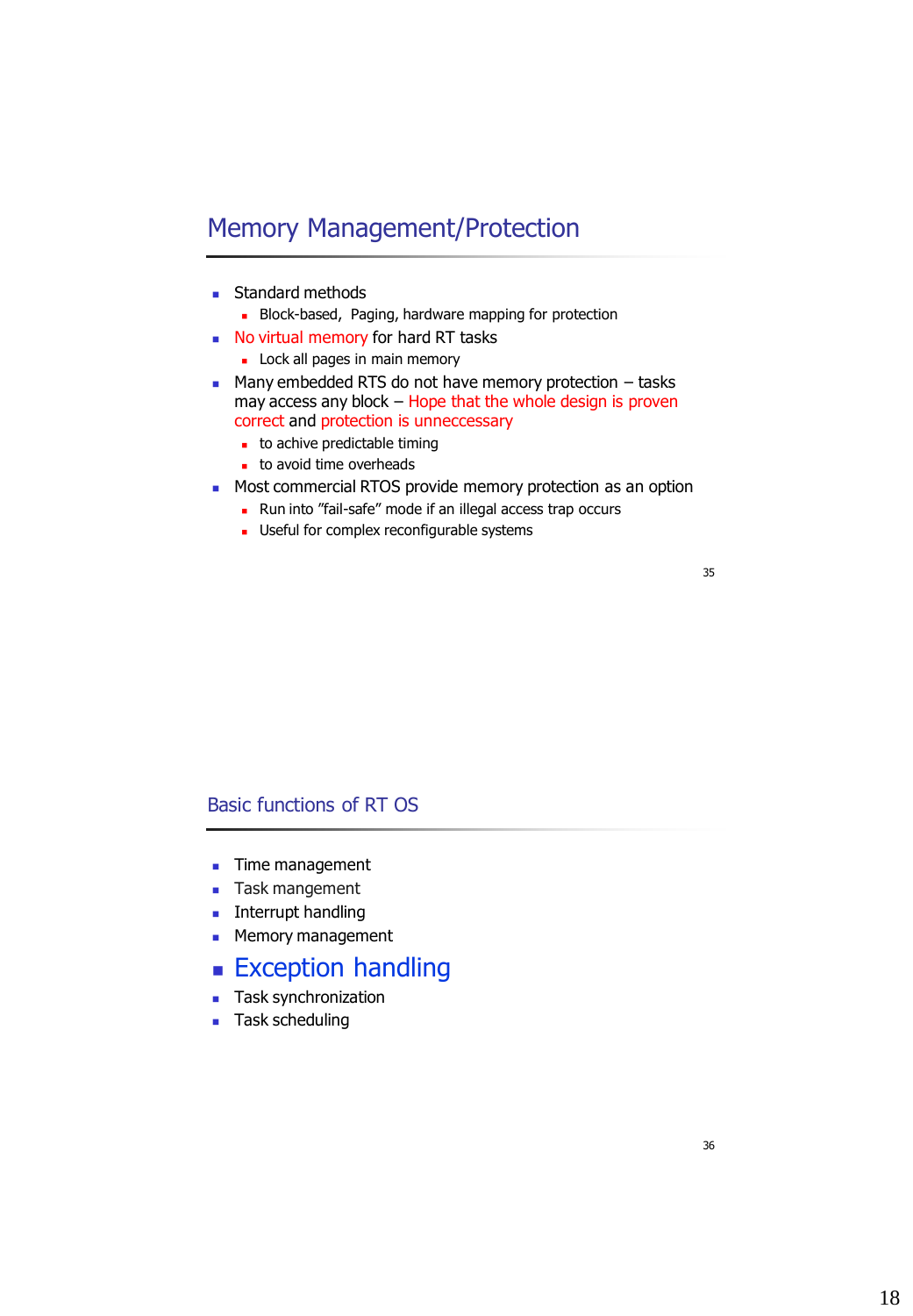## Exception handling

- **Exceptions e.g missing deadline, running out of** memory, timeouts, deadlocks, divide by zero, etc.
	- **Error at system level, e.g. deadlock**
	- **Error at task level, e.g. timeout**
- **Standard techniques:** 
	- **System calls with error code**
	- Watch dog
	- **Fault-tolerance (later)**
- However, difficult to know all senarios
	- Missing one possible case may result in disaster
	- This is one reason why we need Modelling and Verification

37

#### Watch-dog

- A task, that runs (with high priority) in parallel with all others
- If some condition becomes true, it should react ...
	- Loop begin .... end until condition
- The condition can be an external event, or some flags
- Normally it is a timeout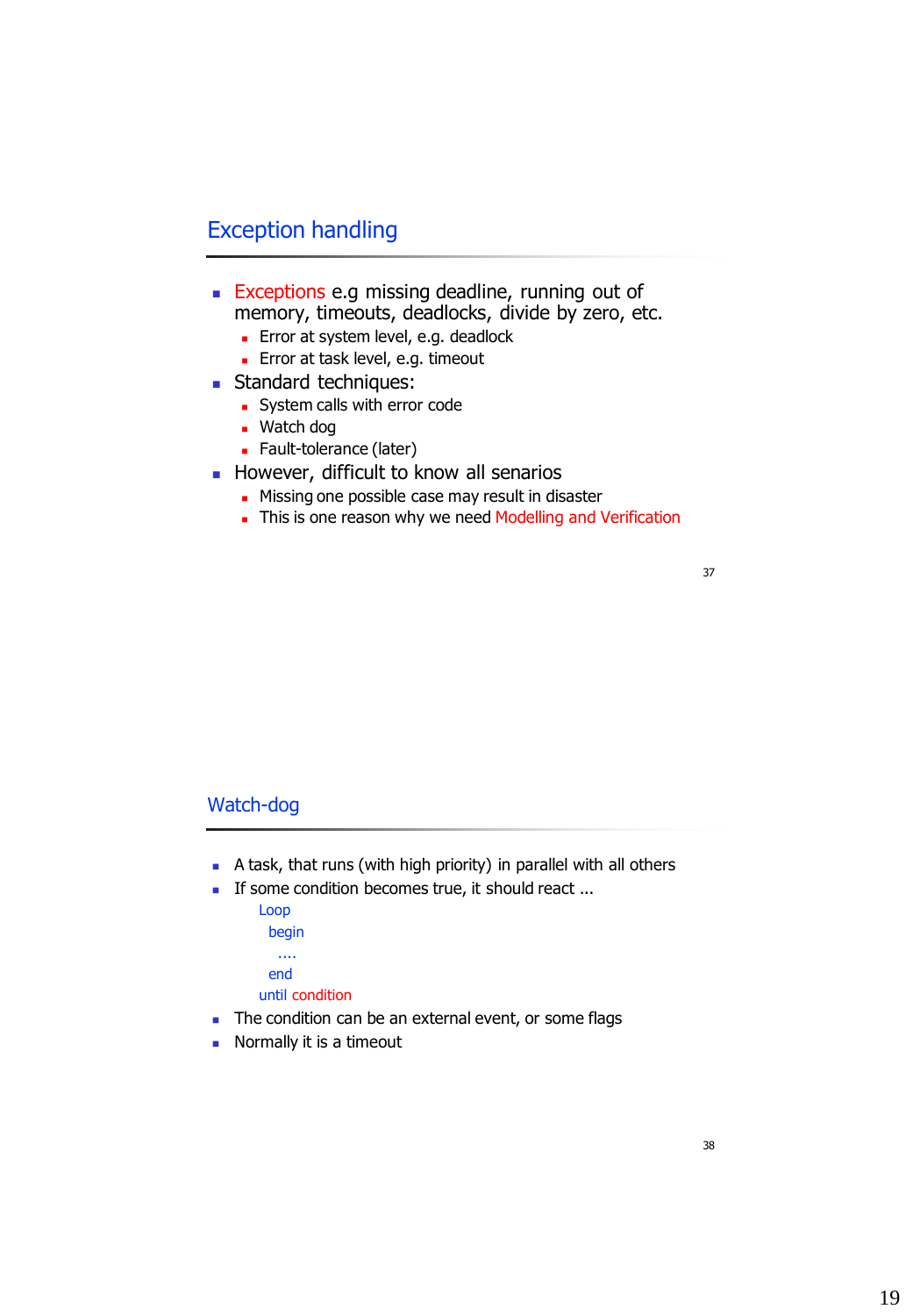#### Example

- **Watch-dog (to monitor whether the application task is alive)** Loop if flag==1 then { next :=system\_time; flag  $:=0$ } else if system\_time> next+20s then WARNING; sleep(100ms) end loop **Application-task** 
	- **flag:**=1 ... ... computing something ... ... flag:=1 ..... flag:=1 ....

#### 39

### Basic functions of RT OS

- **Task mangement**
- **Interrupt handling**
- **Memory management**
- **Exception handling**
- **Task synchronization**
- **Time management**
- **CPU** scheduling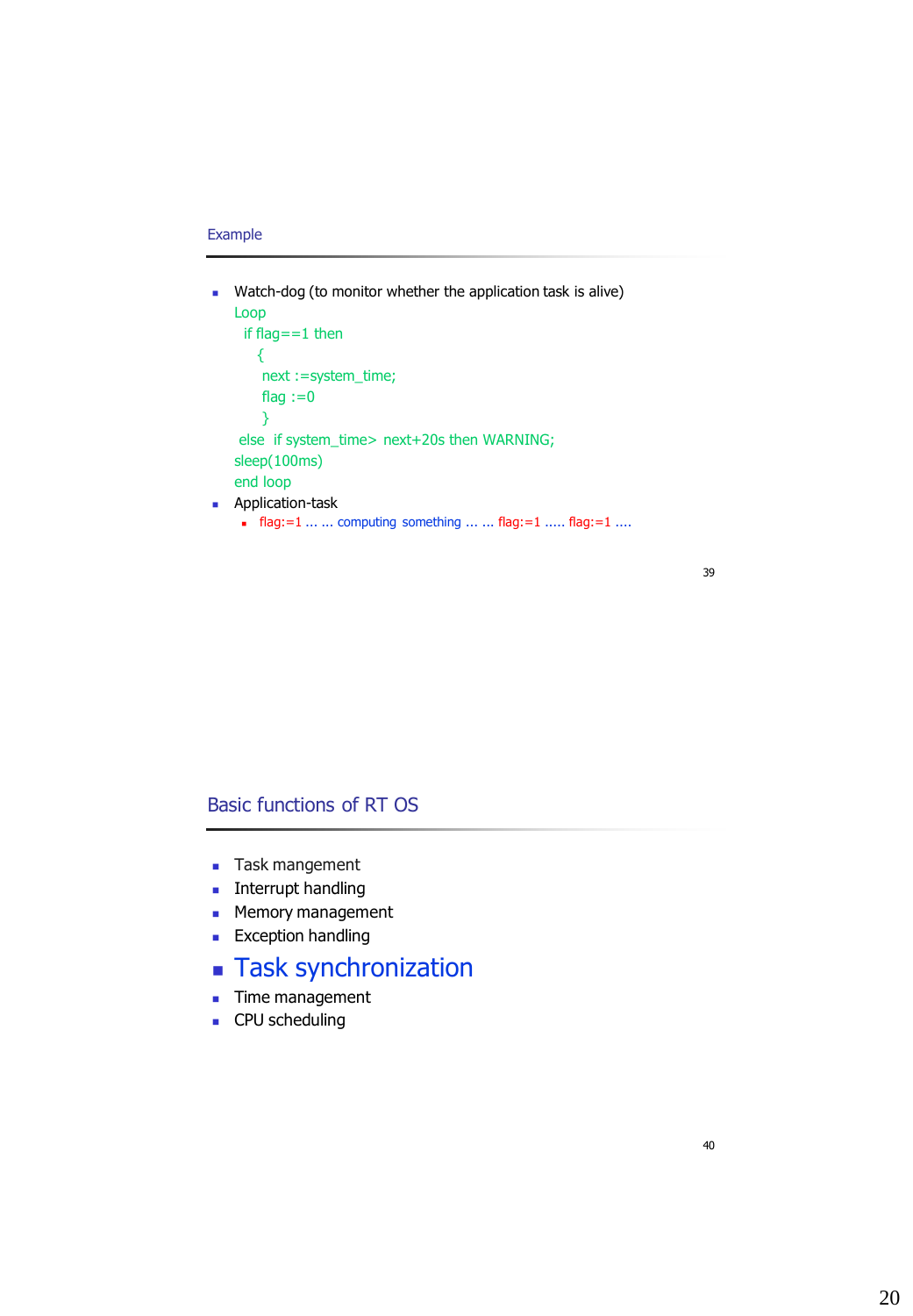#### **Synchronization primitives**

- **Semaphore: counting semaphore and binary semaphore** 
	- A semaphore is created with initial\_count, which is the number of allowed holders of the semaphore lock. (initial\_count=1: binary sem)
	- Sem\_wait will decrease the count; while sem\_signal will increase it.
	- A task can get the semaphore when the count  $> 0$ ; otherwise, block on it.
- Mutex: similar to a binary semaphore, but mutex has an owner.
	- a semaphore can be "waited for" and "signaled" by any task,
	- while only the task that has taken a mutex is allowed to release it.
- Spinlock: lock mechanism for multi-processor systems, A task wanting to get spinlock has to get a lock shared by all processors.
- Barrier: to synchronize a lot of tasks,
	- they should wait until all of them have reached a certain "barrier."

41

#### Challenges for RTOS

- **Critical section** (data, service, code) protected by lock mechanism e.g. Semaphore etc. In a RTOS, the maximum time a task can be delayed because of locks held by other tasks should be less than its timing constraints.
- **Deadlock, livelock, starvation** Some deadlock avoidance/prevention algorithms are too complicate and indeterministic for real-time execution. Simplicity preferred, e..g.
	- all tasks always take locks in the same order.
- **Priority inversion** using priority-based task scheduling and locking primitives should know the "priority inversion" danger: a medium-priority job runs while a highpriority task is ready to proceed.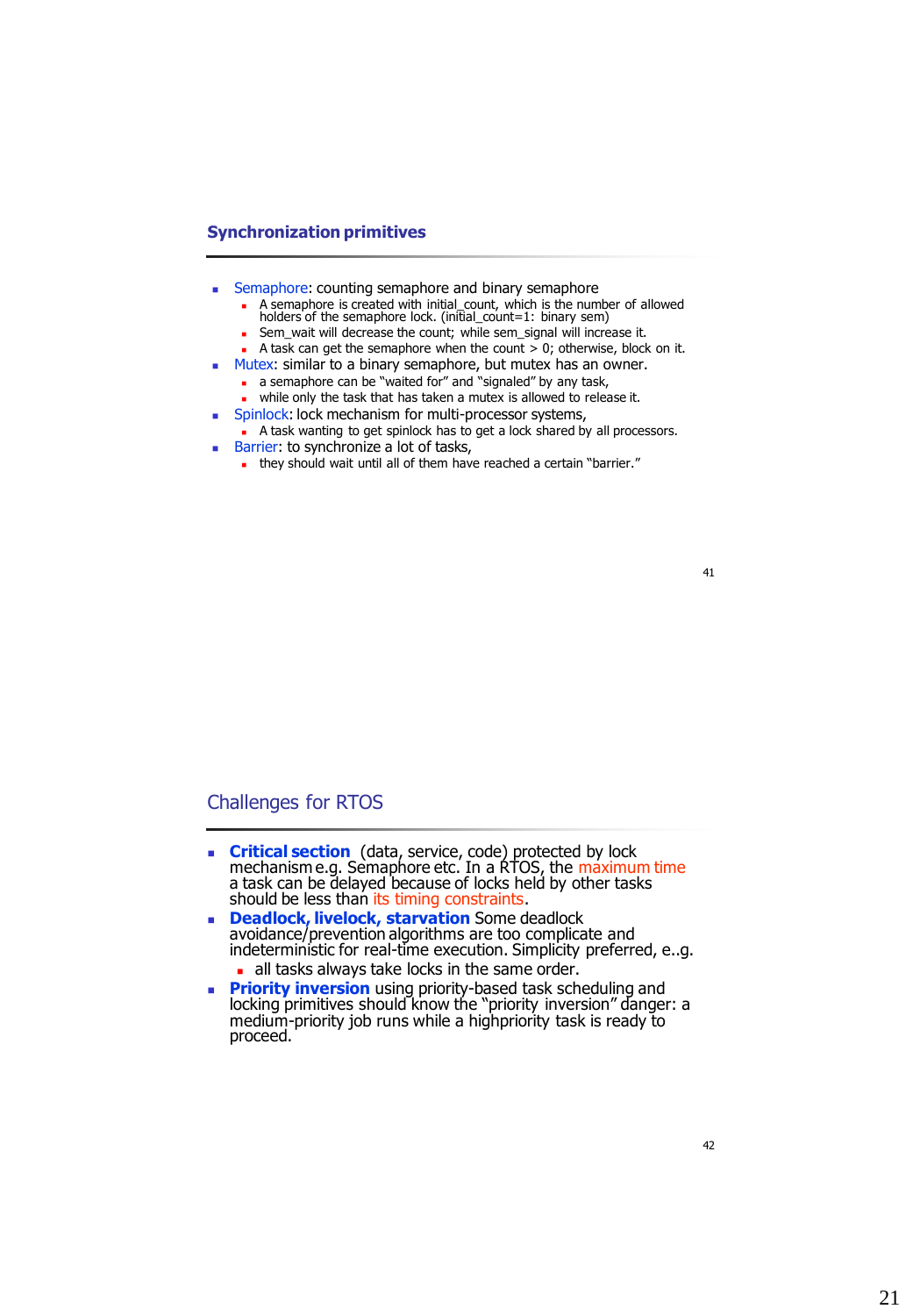## IPC: Data exchanging

- **Semaphore**
- **Shared variables**
- **Bounded buffers**
- **FIFO**
- **Mailbox**
- **Message passing**
- **B** Signal

Semaphore is the most primitive and widely used construct for Synchronization and communicatioin in all operating systems

43

### Semaphore, Dijkstra 60s

- A semaphore is a simple data structure with
	- a counter
		- **the number of "resources"**
		- **binary semaphore**
	- a queue
		- Tasks waiting

and two operations:

- $\blacksquare$  P(S): get or wait for semaphore
- $\blacktriangleright$  V(S): release semaphore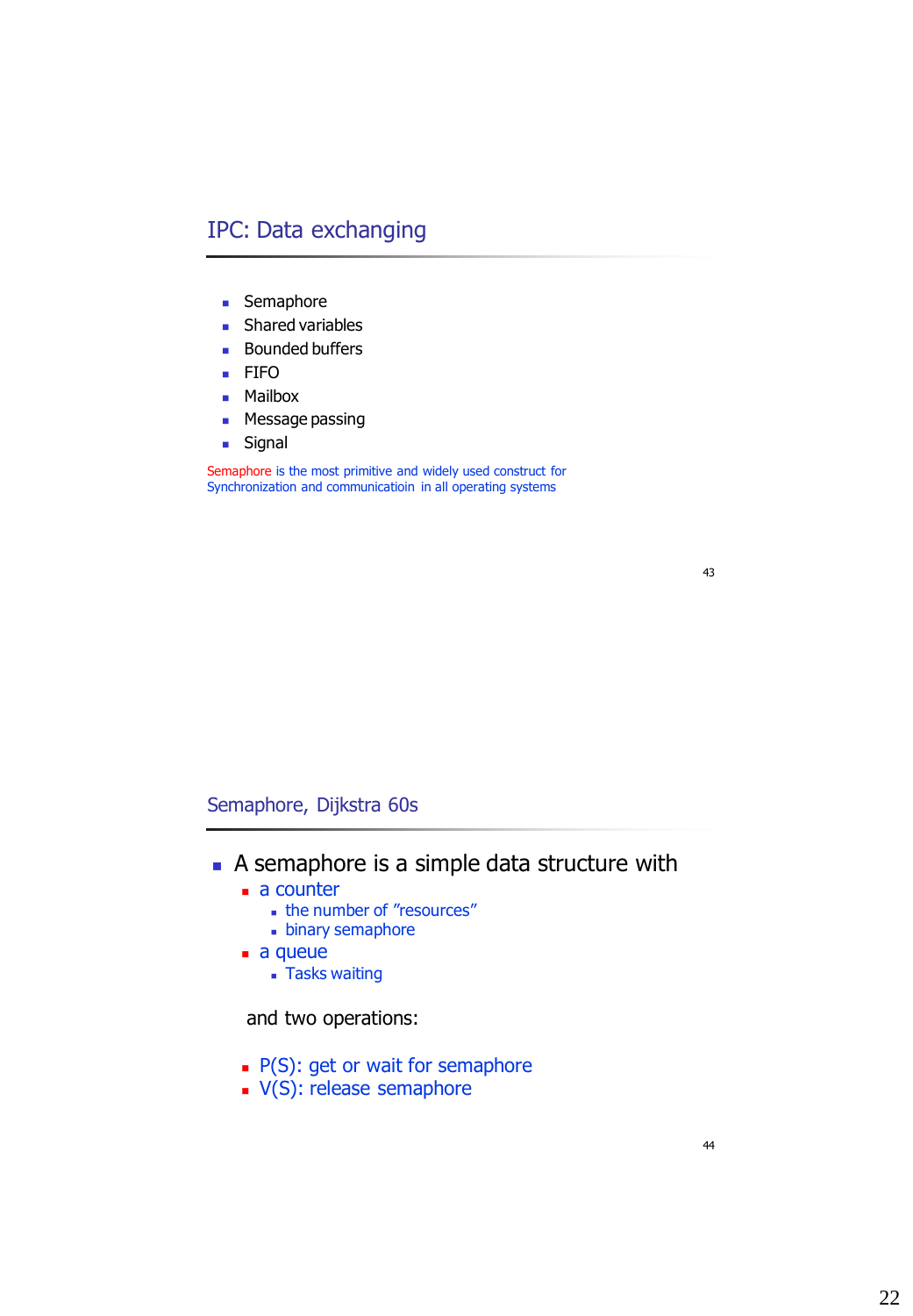Implementation of Semaphores: SCB

**SCB: Semaphores Control Block** 



The queue should be sorted by priorities (Why not FIFO?)

Implementation of semaphores: P-operation

#### $P(scb)$ :

Disable-interrupt; If scb.counter>0 then scb.counter - -1; end then else save-context(); current-tcb.state := blocked; insert(current-tcb, scb.queue); dispatch(); load-context(); end else Enable-interrupt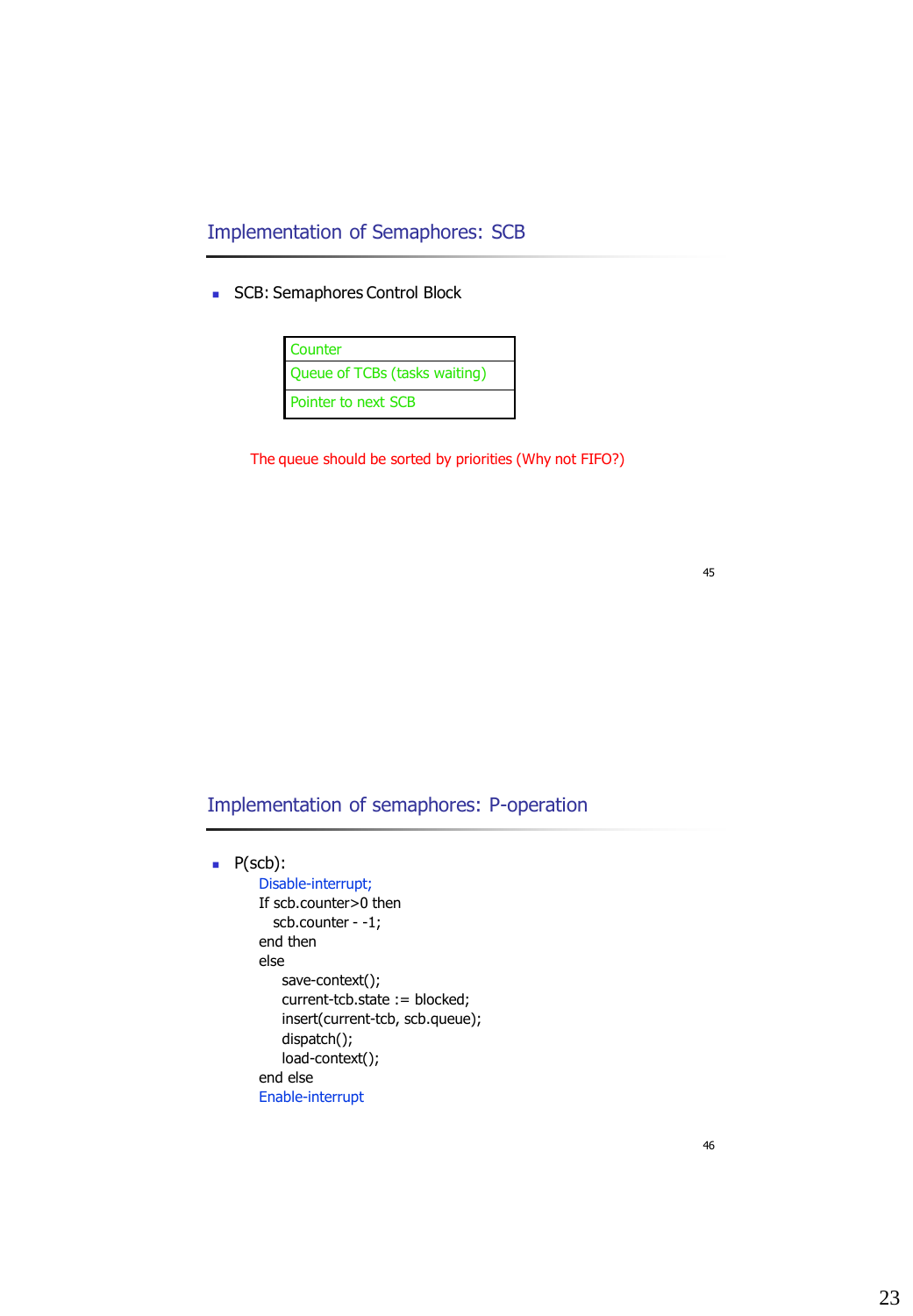Implementation of Semaphores: V-operation

#### $\blacksquare$  V(scb):

```
Disable-interrupt;
If not-empty(scb.queue) then
    tcb := get-first(scb.queue);
    tcb.state := ready;
    insert(tcb, ready-queue);
    save-context();
    schedule(); /* dispatch invoked*/
    load-context();
end then 
else scb.counter ++1;
end else
Enable-interrupt
```
47

## Advantages with semaphores

- **Simple (to implement and use)**
- **Exists in most (all?) operating systems**
- It can be used to implement other synchronization tools
	- **Monitors, protected data type, bounded buffers,** mailbox etc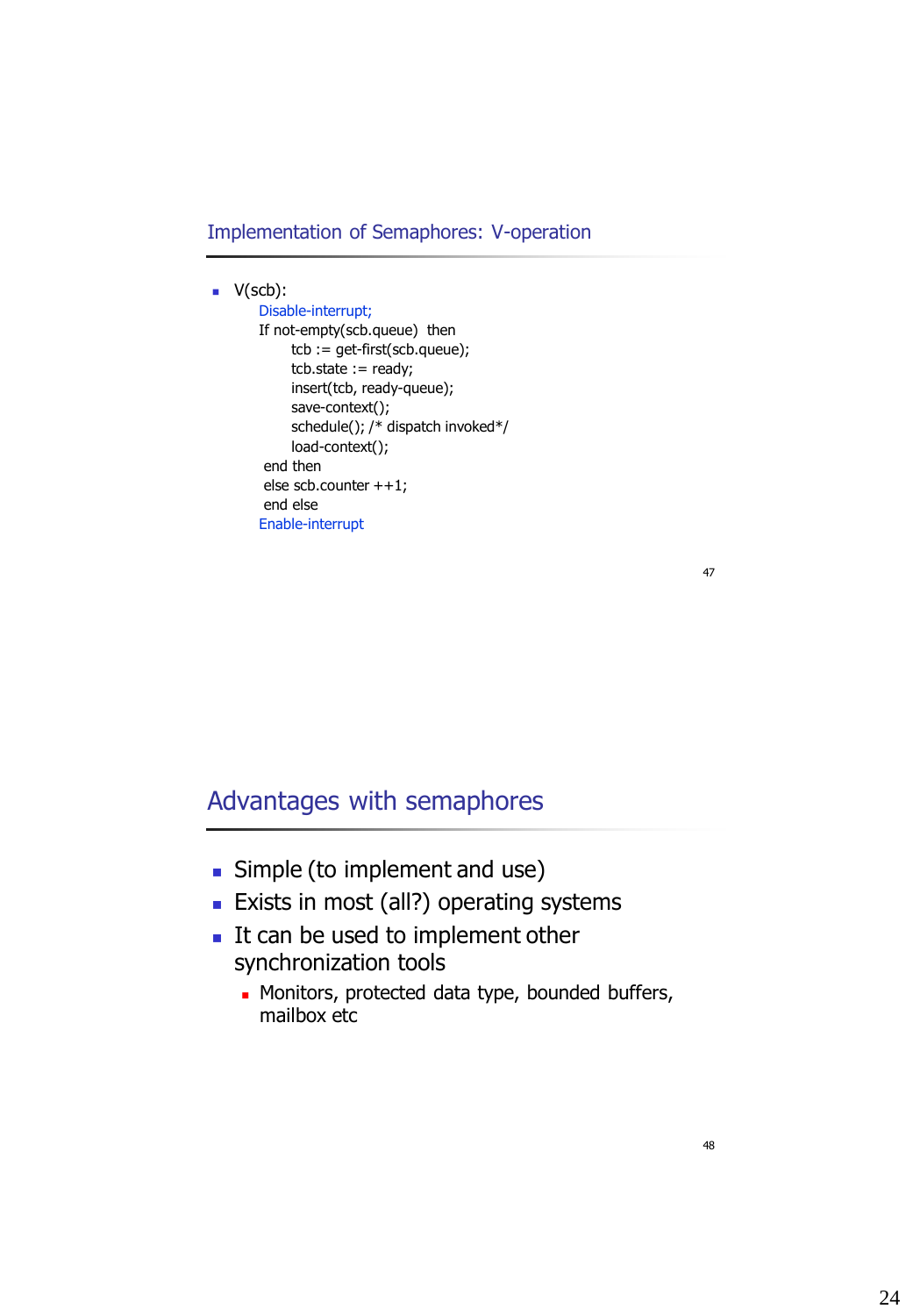### Exercise/Questions

- **Implement Mailbox by semaphore** 
	- **Send**(mbox, receiver, msg)
	- Get-msg(mbox,receiver,msg)
- How to implement hand-shaking communication?
	- $V(S1)P(S2)$
	- $\bullet$  V(S2)P(S1)
- Solve the read-write problem
	- (e.g max 10 readers, and at most 1 writer at a time)

49

## Disadvantages (problems) with semaphores

- **Deadlocks**
- **Loss of mutual exclusion**
- Blocking tasks with higher priorities (e.g. FIFO)
- **Priority inversion !**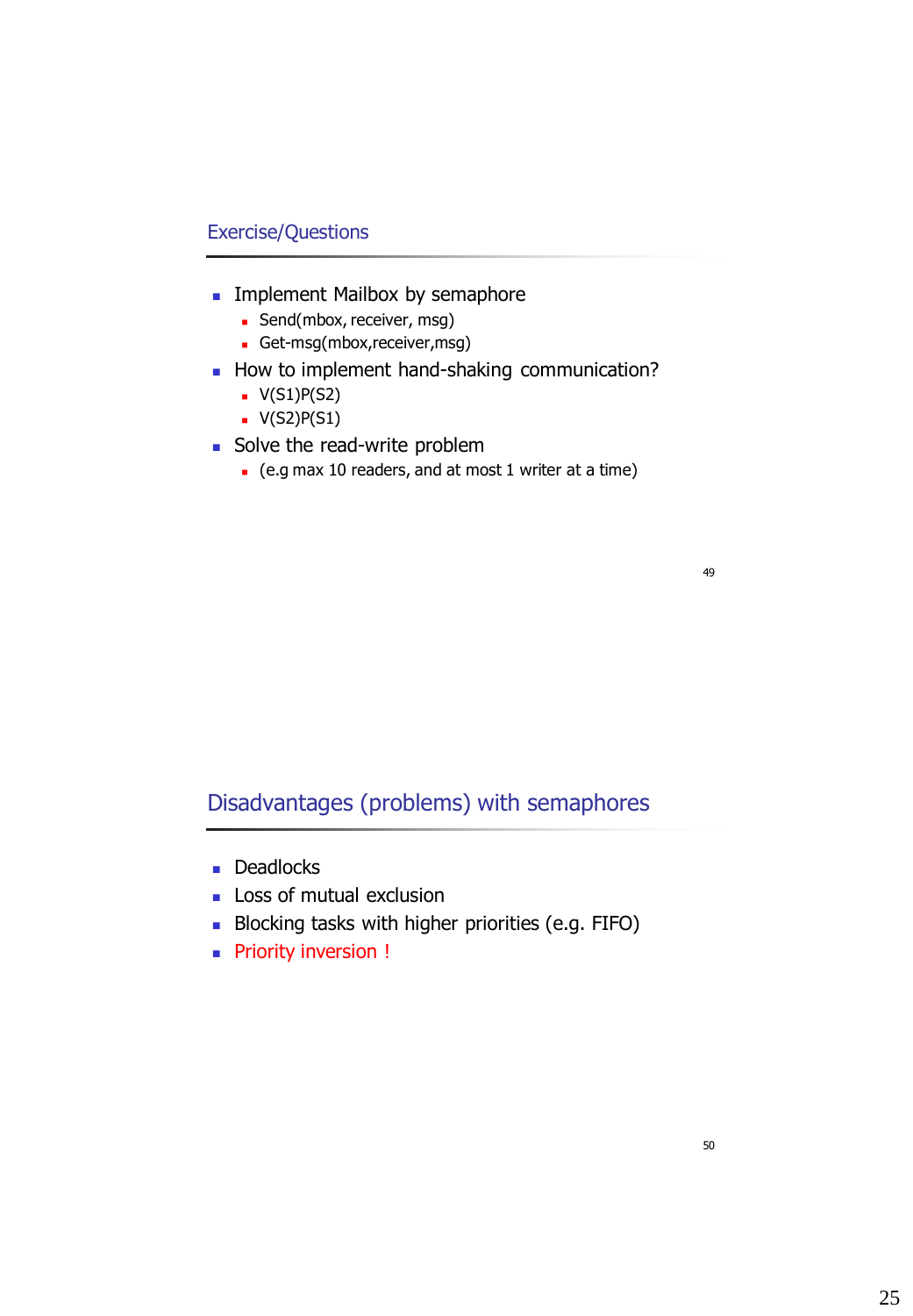#### Priority inversion problem

- **Assume 3 tasks: A, B, C with priorities Ap<Bp<Cp**
- **Assume semaphore: S shared by A and C**
- The following may happen:
	- $\blacksquare$  A gets S by P(S)
	- $\blacksquare$  C wants S by P(S) and blocked
	- B is released and preempts A
	- Now B can run for a long long period .....
	- A is blocked by B, and C is blocked by A
	- So C is blocked by B
- The above senario is called 'priority inversion'
- It can be much worse if there are more tasks with priorities in between Bp and Cp, that may block C as B does!

| ۰<br>I<br>۰.<br>v. |  |
|--------------------|--|
|                    |  |

#### Solution?

- **Task A with low priority holds S that task C with highest** priority is waiting.
- Tast A can not be forced to give up S, but A can be preempted by B because B has higher priority and can run without S

So the problem is that 'A can be preempted by B'

- **Solution 1:** no preemption (an easy fix) within CS sections
- Solution 2: high A's priority when it gets a semaphore shared with a task with higher priority! So that A can run until it release S and then gets back its own priority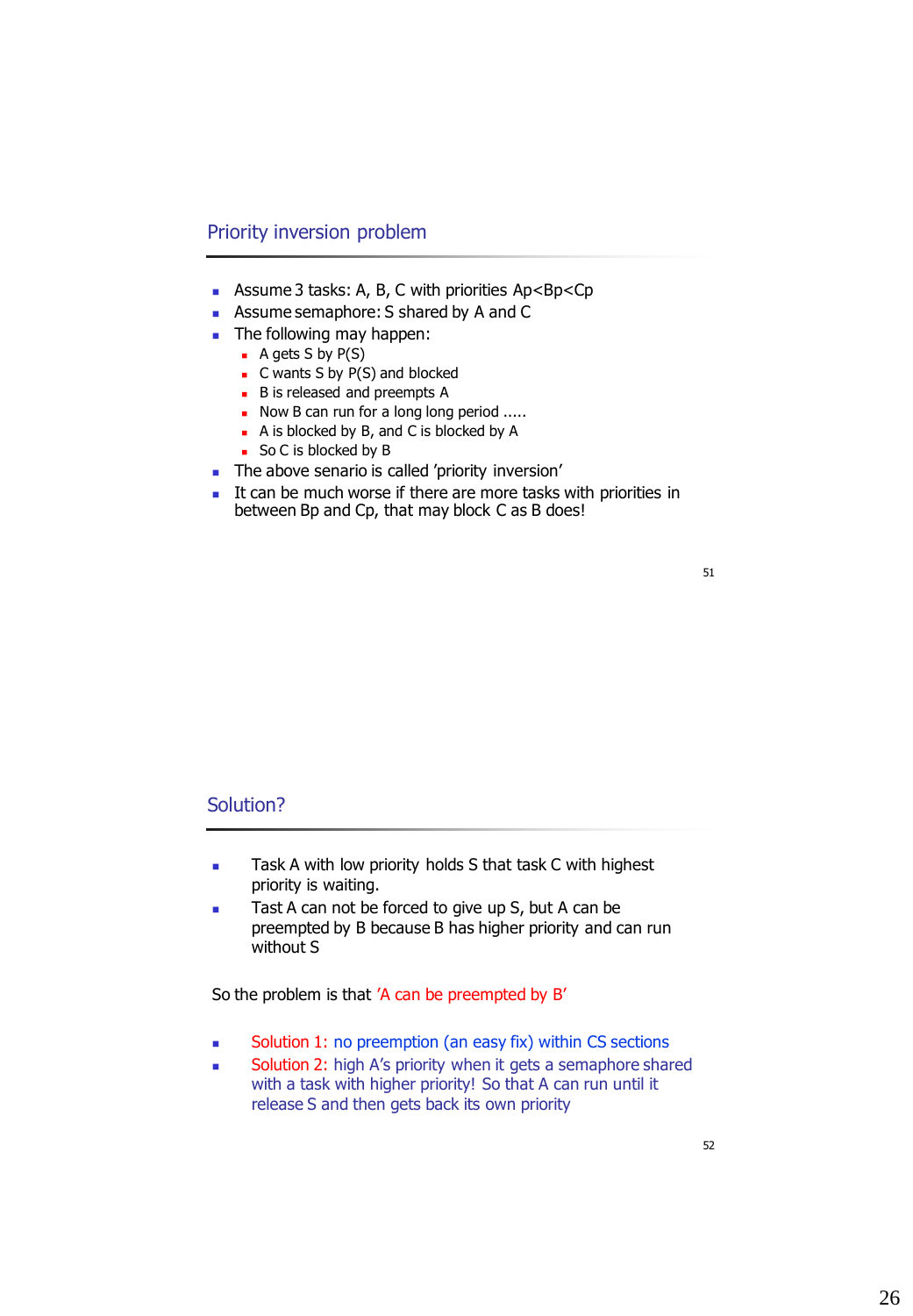### Resource Access Protocols

- **Highest Priority Inheritance** 
	- Non preemption protocol (NPP)
- Basic Priority Inheritance Protocol (BIP)
	- **POSIX (RT OS standard) mutexes**
- **Priority Ceiling Protocols (PCP)**
- **Immedate Priority Inheritance** 
	- Highest Locker's priority Protocol (HLP)
		- Ada95 (protected object) and POSIX mutexes

## 53

### Basic functions of RT OS

- **Time management**
- **Task mangement**
- **Interrupt handling**
- **Memory management**
- **Exception handling**
- **Task synchronization**
- **Task scheduling**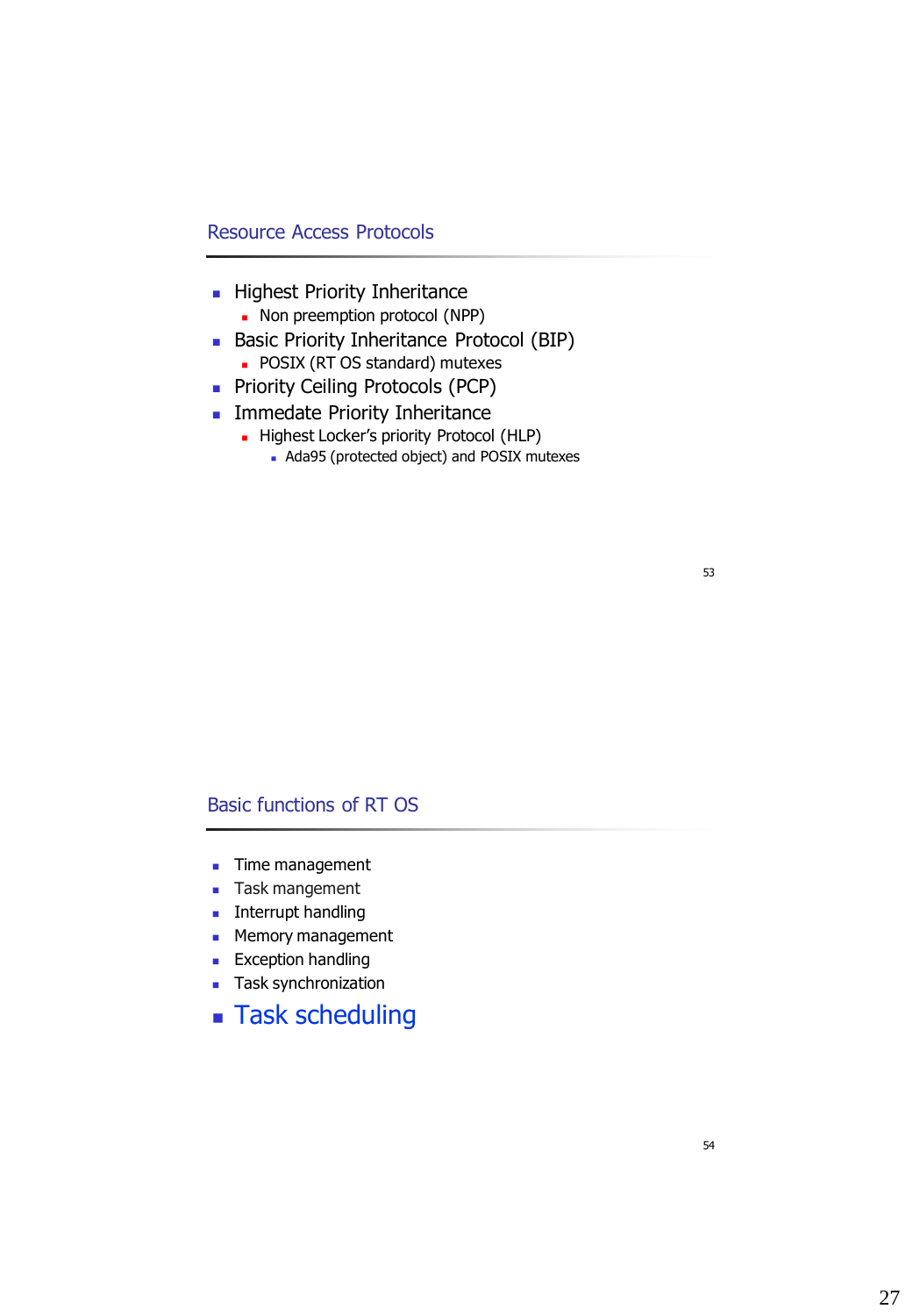### Task states



# Priority-based Scheduling

- Typical RTOS based on fixed-priority preemptive scheduler
- **Assign each process a priority**
- At any time, scheduler runs highest priority process ready to run
- **Process runs to completion unless** preempted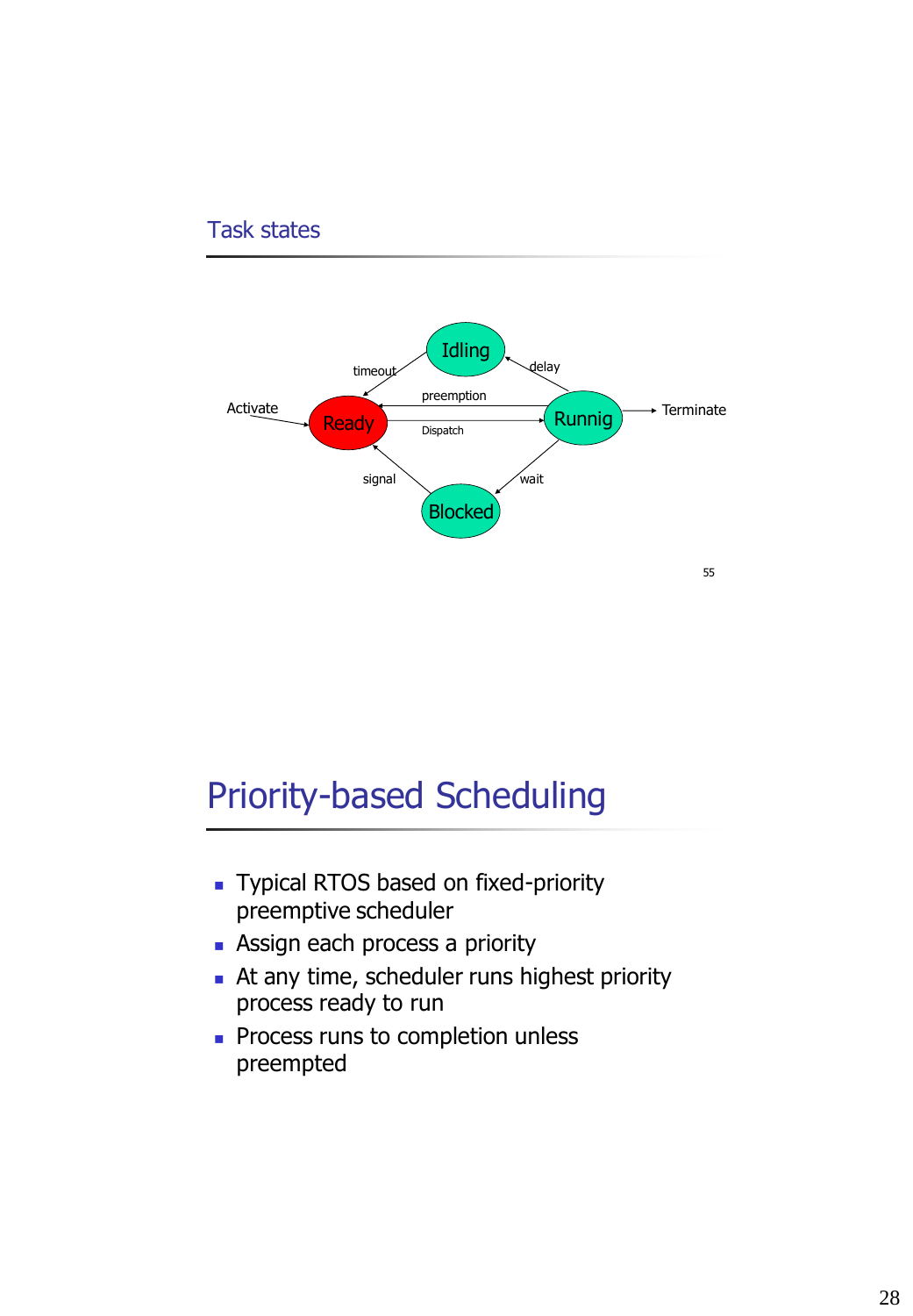## Scheduling algorithms

- Sort the READY queue acording to
	- **Priorities (HPF)**
	- **Execution times (SCF)**
	- Deadlines (EDF)
	- Arrival times (FIFO)
- **Classes of scheduling algorithms** 
	- Preemptive vs non preemptive
	- **Off-line vs on-line**
	- **Static vs dynamic**
	- **Event-driven vs time-driven**

#### 57

# Challenges for RTOS

- Different performance criteria
	- GPOS: maximum average throughput
	- **RTOS: deterministic behavior**
- **Optimal schedules difficult to find** Hard to get complete knowledge
	-
- How to garuantee Timing Constraints?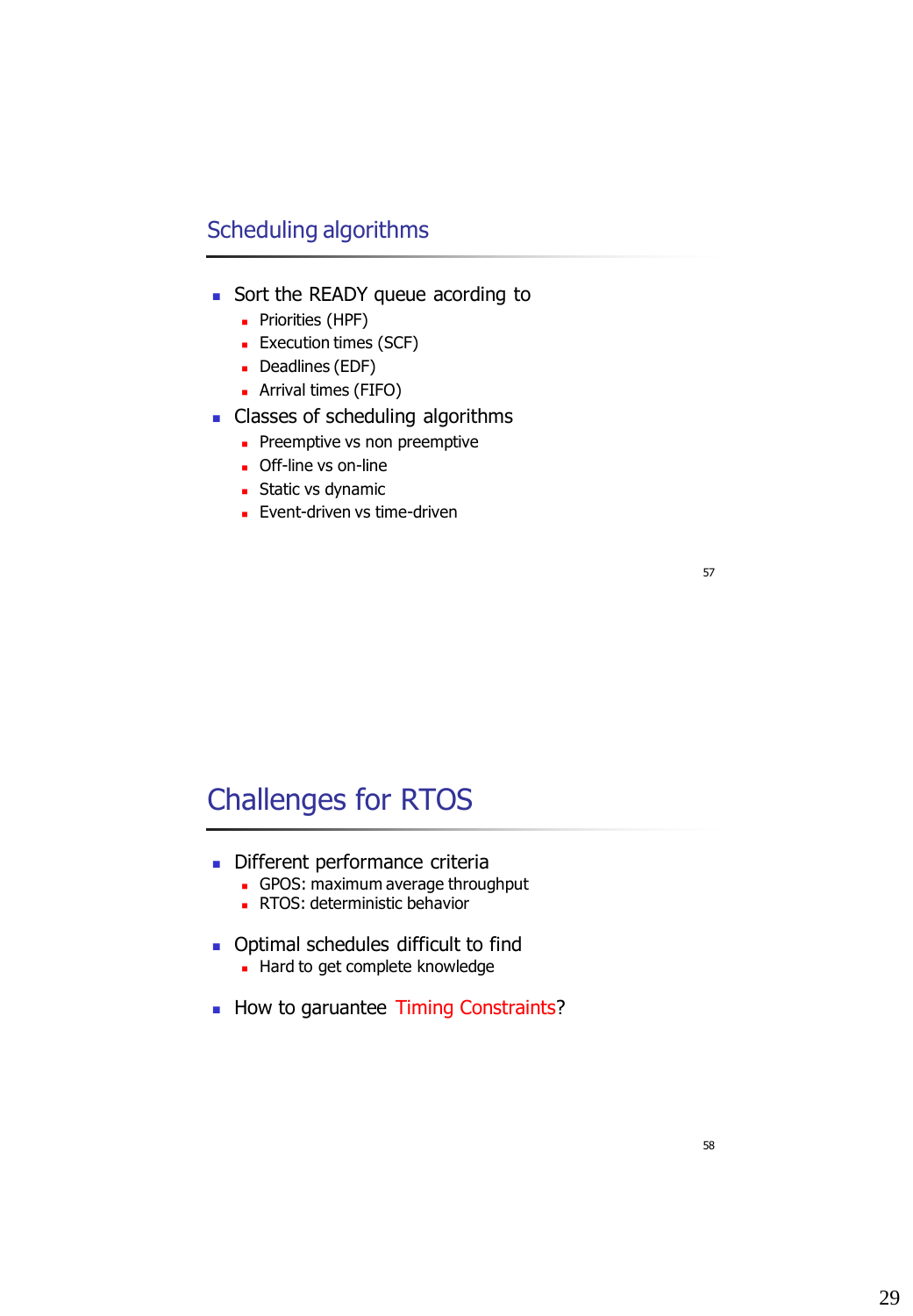# **Schedulability**

- A schedule is an ordered list of tasks (to be executed) and a schedule is feasible if it meets all the deadlines
- A queue (or set) of tasks is schedulable if there exists a schedule such that no task may fail to meet its deadline



How do we know all possible queues (situations) are schedulable? we need task models (next lecture)

59

### Basic functions of RT OS

- **Task mangement!**
- **Interrupt handling !**
- **Memory management!**
- **Exception handling !**
- **Task synchronization!**
- **Task scheduling !**
- **Time management!**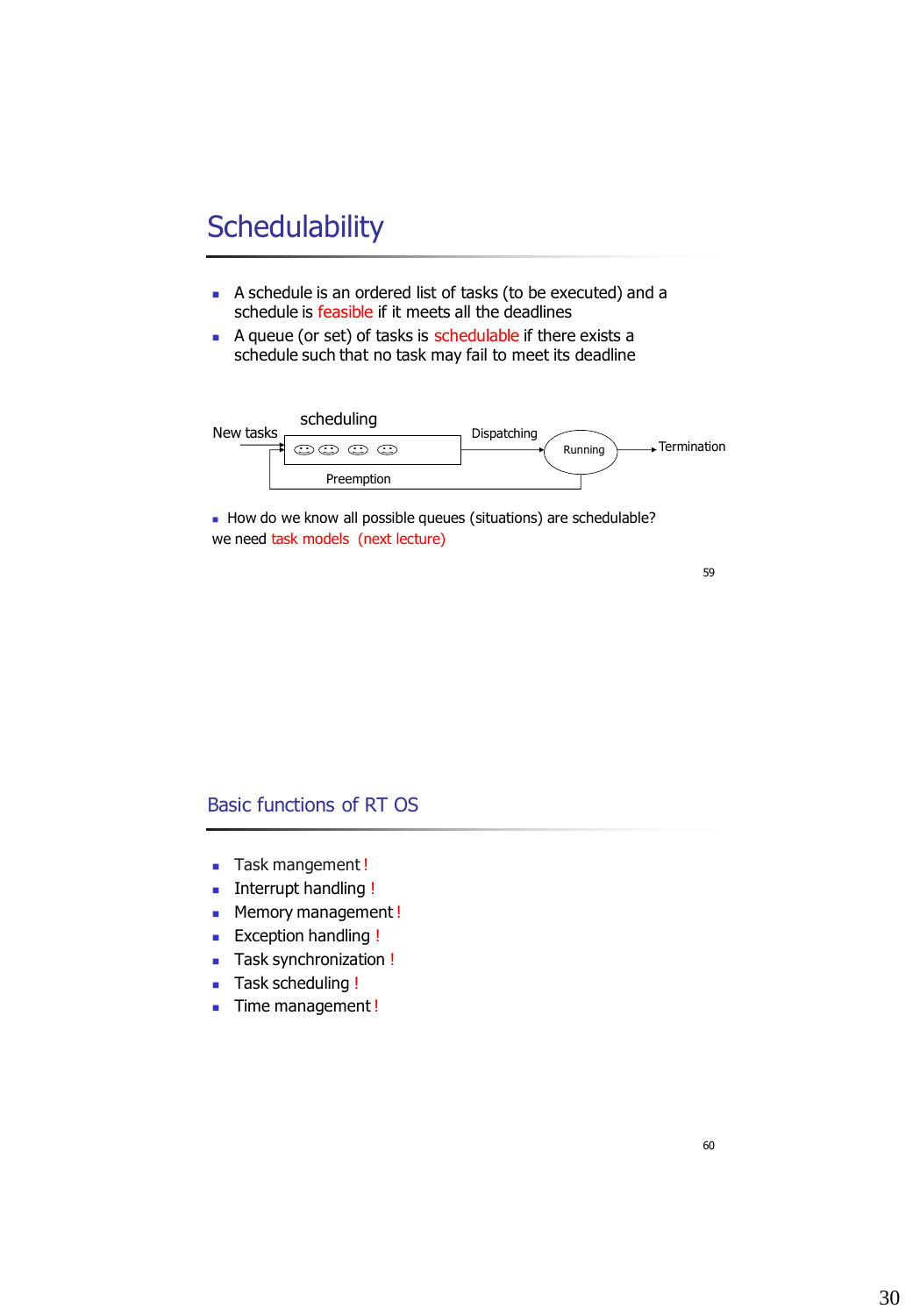#### Existing RTOS: 4 categories

- **Priority based kernel for embbeded applications e.g. OSE, VxWorks,** QNX, VRTX32, pSOS .... Many of them are commercial kernels
	- **Applications should be designed and programmed to suite priority-based** scheduling e.g deadlines as priority etc
- Real Time Extensions of existing time-sharing OS e.g. Real time Linux, Real time NT by e.g locking RT tasks in main memory, assigning highest priorities etc
- Research RT Kernels e.g. SHARK, TinyOS ... ...
- **Run-time systems for RT programmingn languages e.g. Ada, Erlang,** Real-Time Java ...

#### 61

# RT Linux: an example

#### **RT-Linux is an operating system, in which a small real-time kernel co-exists with standard Linux kernel:**

- $\blacksquare$  The real-time kernel sits between *standard Linux kernel* and the  $h/w$ . The standard Linux Kernel sees this RT layer as actual h/w.
- The real-time kernel *intercepts all hardware interrupts*.
	- Only for those RTLinux-related interrupts, the appropriate ISR is run.
	- All other interrupts are held and passed to the standard Linux kernel as software interrupts when the standard Linux kernel runs.
- $-$  The real-time kernel assigns the *lowest priority* to the *standard* Linux kernel. Thus the realtime tasks will be executed in real-time
- user can create realtime tasks and achieve correct timing for them by deciding on scheduling algorithms, priorities, execution freq, etc.
- Realtime tasks are *privileged* (that is, they have direct access to hardware), and they do *NOT use virtual memory*.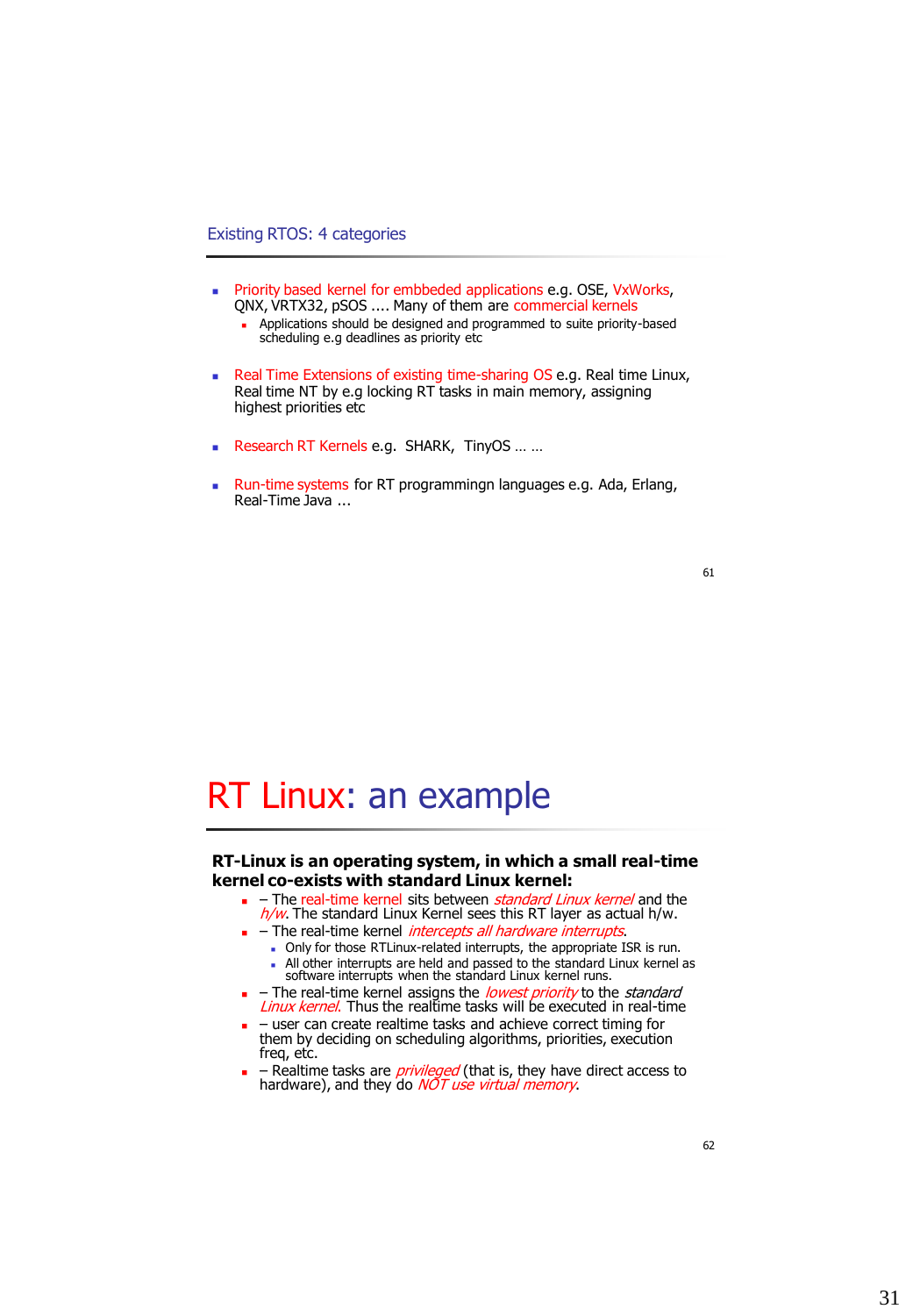# RT Linux



63

# **Scheduling**

- **Linux contains a dynamic scheduler**
- **RT-Linux allows different schedulers** 
	- **EDF** (Earliest Deadline First)
	- **Rate-monotonic scheduler**
	- **Fixed-prioritiy scheduler**